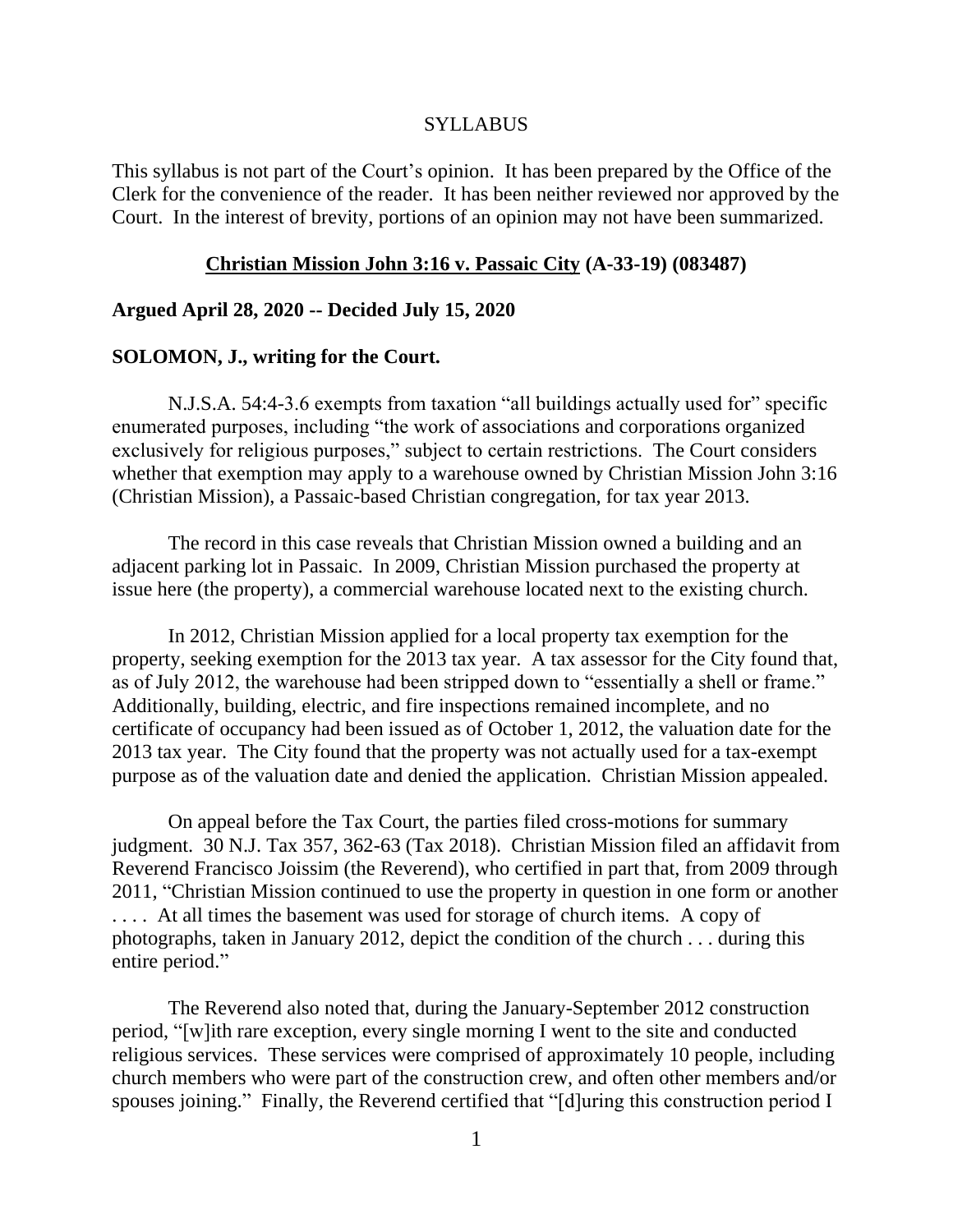also met with and counseled congregants as part of my ministerial duties at the site. Often following morning prayer sessions, but also at various other times." Christian Mission argued, citing the Reverend's affidavit, that it satisfied the criteria for a local property tax exemption under N.J.S.A. 54:4-3.6 in time for the October 1 valuation date.

The Tax Court upheld the City's denial of the 2013 exemption, holding that, as of the valuation date, the building was not "a fully functional establishment prepared to offer its charitable services to the public" and was not "actually used" for an exempt purpose as of the October 2012 valuation date. Id. at 368, 373-74. The court also held that the lack of a certificate of occupancy supported its conclusion. Id. at 377-78.

The Appellate Division affirmed, emphasizing that "Christian Mission has not claimed the services were open to the public or even to other congregants of the church who may have been present." After noting that there was no evidence of storage during construction or as of the valuation date in 2012, the appellate court stressed the lack of "even a temporary certificate of occupancy." The Appellate Division concluded that Christian Mission failed to establish a dispute of material fact as to whether the property was "actually used" for an exempt purpose as of the October 2012 valuation date.

The Court granted certification. 240 N.J. 248 (2019).

**HELD:** It was error to grant summary judgment because, construing all inferences in Christian Mission's favor, there is evidence that the property might have been used in a manner that could satisfy N.J.S.A. 54:4-3.6's actual use requirement -- storage of religious items and/or other church-related activities at the property before construction began, during construction, and as of the valuation date in 2012.

1. N.J.S.A. 54:4-3.6 exempts from taxation "all buildings actually used in the work of associations and corporations organized exclusively for religious purposes," as well as the land on which those buildings are located. Tax exemptions, such as those provided by N.J.S.A. 54:4-3.6, are granted by the State in recognition of the contribution of the exempt facility to the public good. That the use of the property is available to or most immediately benefits only some narrow segment of the general public is not fatal to finding that the property is "actually used" for the public good. (pp. 12-13)

2. A religious tax exemption under N.J.S.A. 54:4-3.6 is granted for a building if: (1) the property owner is organized exclusively for the exempt religious purpose; (2) the building on the property is actually used for that exempt purpose; and (3) the owner's operation and use of the property are not conducted for profit. When determining whether a property is actually used for a tax-exempt purpose, the Tax Court evaluates whether the property is reasonably necessary for such tax-exempt purposes. The timing of the use of a property is also a critical consideration. Even where the character of a building under construction and its adoption to an exempt use are evident, a property tax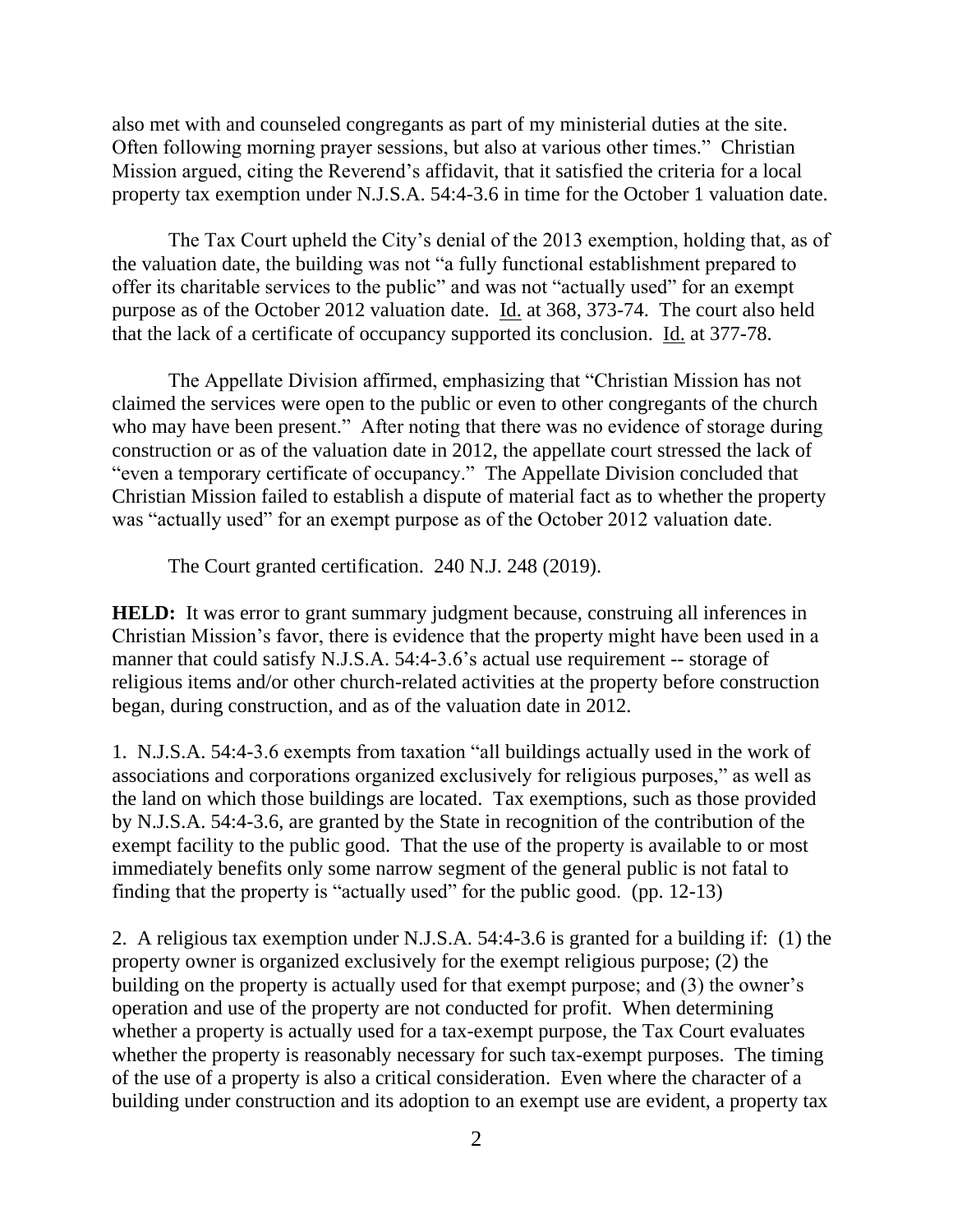exemption does not attach until actual use commences. Although a property under construction will not be exempt based on its projected use once finished, a property will not lose its exemption despite a period when actual use is paused by construction. The principle that interruptions in an exempt actual use -- when the exempt actual use precedes and follows the period of disuse -- do not result in a loss of tax exemption status, has come to be known as the "continued exempt character" exception to the actual use requirement. (pp. 13-17)

3. The Court considers Christian Mission's contention that the building was "actually used" for storage. Storage of documents and artifacts of a religious nature or related to the operation of the church has been deemed a religious purpose consistent with the exemption granted by N.J.S.A. 54:4-3.6. Viewed in a light most favorable to Christian Mission, the Reverend's certification evidences storage of religious items at all times during the construction in 2012 and thereafter. It also evidences storage of religious items and other ostensibly exempt uses of the property during the period before construction, from 2009 to 2011, which may support its "continued exempt character." The Court acknowledges that this application of "continued exempt character" exceeds prior use of the doctrine, since the property had never before been granted a religious use tax exemption, but finds that the prior usage of the property in this case is relevant to whether a religious tax exemption should be granted here. The Court therefore remands the matter to the Tax Court to develop the record. (pp. 17-20)

4. The Court does not disturb the Tax Court's finding, affirmed by the Appellate Division, that morning prayer services for parishioner-construction workers as described in the Reverend's affidavit were insufficient on their own, as a matter of law, to constitute "actual use." In reaching that conclusion, the Appellate Division neither engaged in a "quantum of use" analysis nor placed undue emphasis upon the absence of a certificate of occupancy. The issuance of a certificate of occupancy, temporary or final, does not establish a bright line that must be crossed before a tax exemption may be granted. The lack of a certificate of occupancy is germane, however, to the issue of whether a property's condition renders it unsafe -- a factor to be considered in determining actual use for tax-exemption purposes. Similarly, the public good served in exchange for a tax exemption does not demand that the facility or services rendered by the exempt institution be available to the general public. Rather, the public good underlying a religious tax exemption may be satisfied even where services are offered only to a limited group, such as the members of a congregation. Finally, that the property is next to an already-exempt lot is irrelevant here. The issue is actual use or continuing exempt character, not proximity. (pp. 20-23)

### **REVERSED and REMANDED to the Tax Court for further proceedings.**

## **CHIEF JUSTICE RABNER and JUSTICES LaVECCHIA, ALBIN, PATTERSON, FERNANDEZ-VINA, and TIMPONE join in JUSTICE SOLOMON'S opinion.**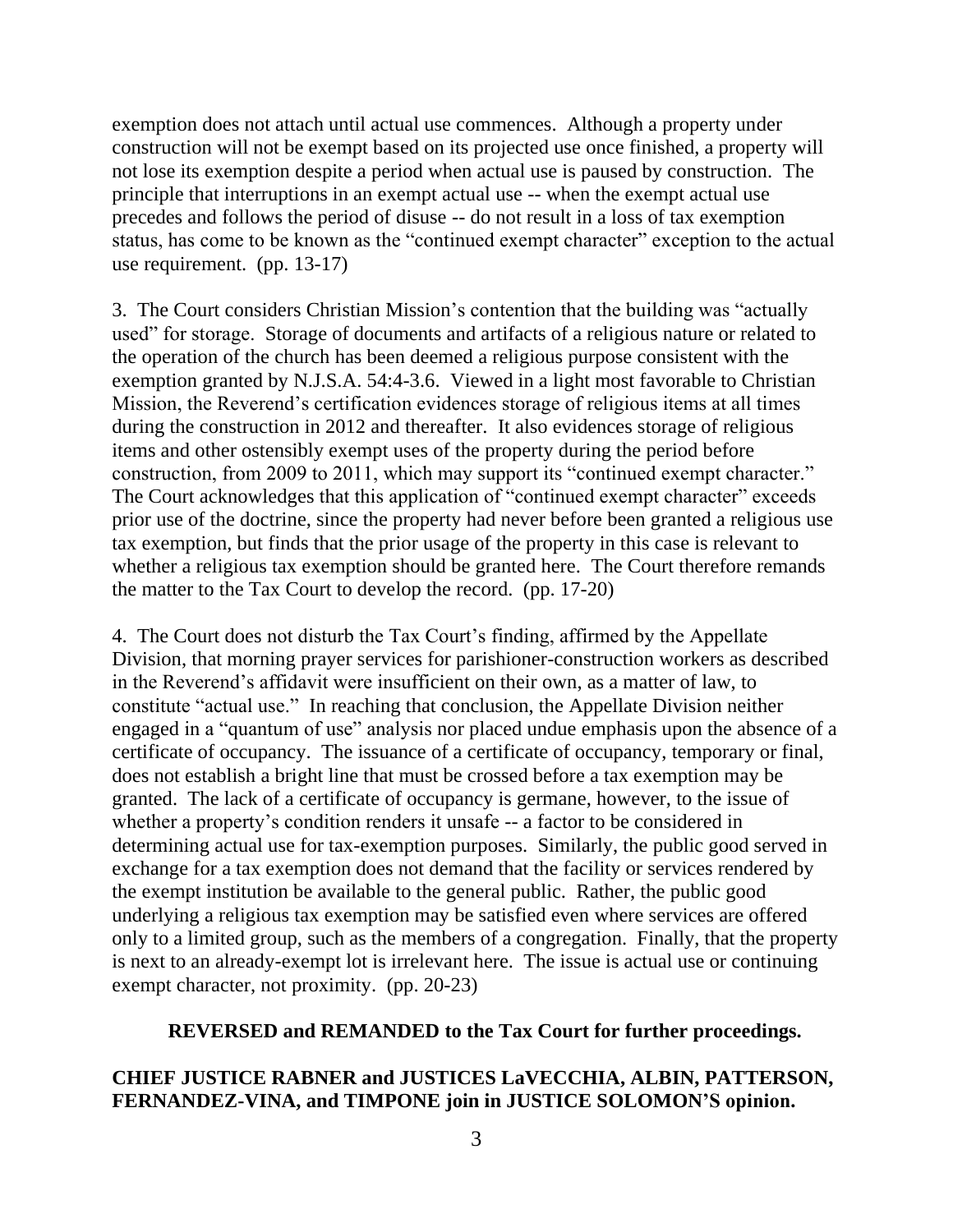# SUPREME COURT OF NEW JERSEY

# A-33 September Term 2019

# 083487

## Christian Mission John 3:16,

## Plaintiff-Appellant,

v.

Passaic City,

Defendant-Respondent.

| On certification to the Superior Court,<br>Appellate Division. |                          |  |
|----------------------------------------------------------------|--------------------------|--|
| Argued<br>April 28, 2020                                       | Decided<br>July 15, 2020 |  |

Tova L. Lutz and Christopher John Stracco argued the cause for appellant (The Lutz Law Group and Day Pitney, attorneys; Tova L. Lutz, Christopher John Stracco, Sarah Sakson Langstedt, and Erin Hodgson, on the briefs).

Kenneth A. Porro argued the cause for respondent (Chasan Lamparello Mallon & Cappuzzo, attorneys; Kenneth A. Porro, of counsel and on the briefs, and Edna J. Jordan, on the briefs).

David R. Oakley submitted a brief on behalf of amici curiae the General Council of the Assemblies of God, the Union of Orthodox Jewish Congregations of America, the Jewish Coalition for Religious Liberty, the Church of Jesus Christ of Latter-day Saints, and the Sisters of Saint Francis of Perpetual Adoration Immaculate Heart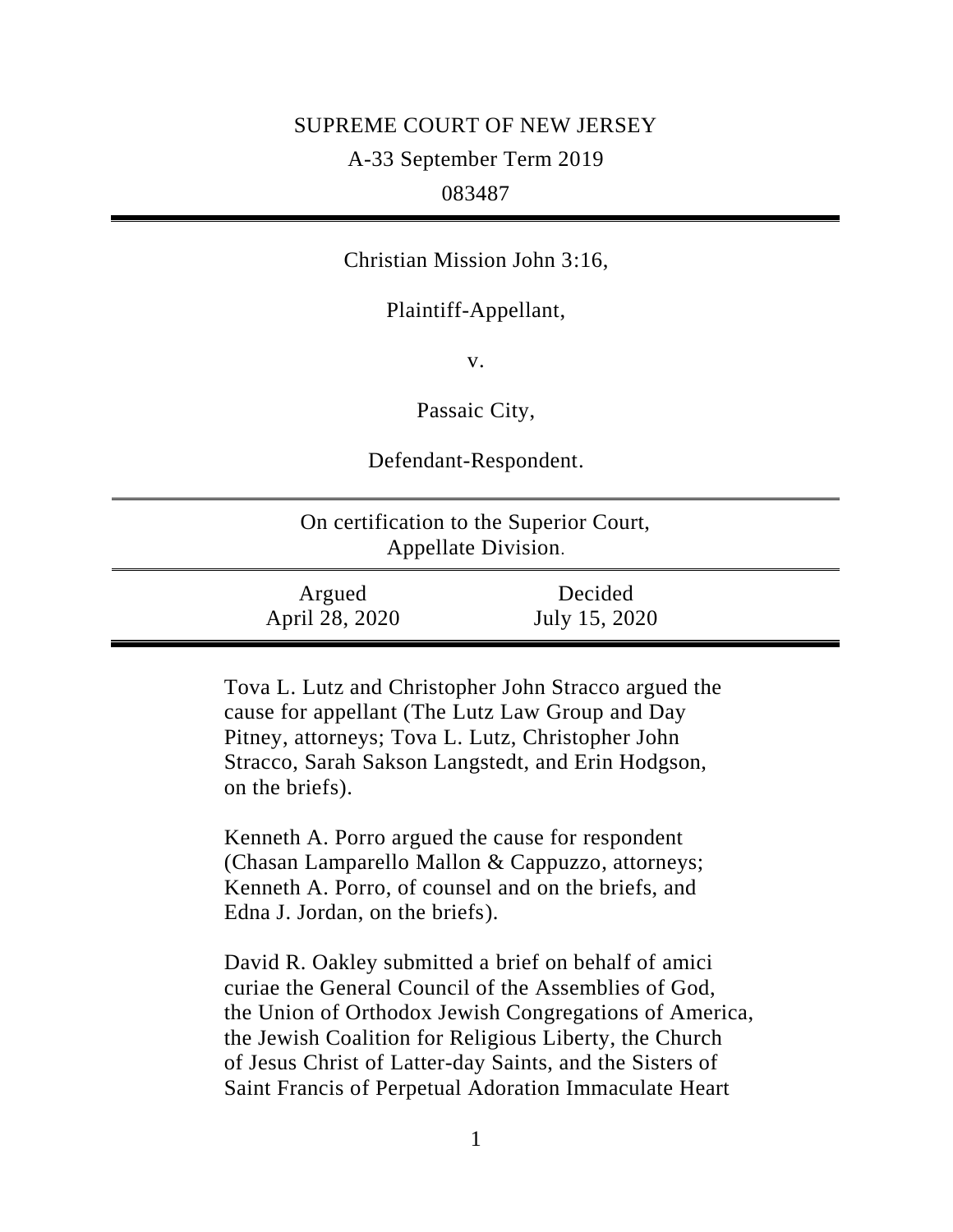of Mary Province (Anderl & Oakley, Sidley Austin, and Yale Law School Free Exercise Clinic, attorneys; David R. Oakley on the brief, and Erika L. Maley and Derek A. Webb, of the District of Columbia bar, admitted pro hac vice, and Gordon D. Todd, of the District of Columbia and Virginia bars, admitted pro hac vice, and Christopher S. Ross, of the District of Columbia, Ohio and New York bars, admitted pro hac vice, and Christopher C. Pagliarella, of the District of Columbia and New York bars, admitted pro hac vice, on the brief).

Mark Salah Morgan submitted a brief on behalf of amicus curiae Coptic Archdiocese of North America (Day Pitney, attorneys; Mark Salah Morgan and Michael L. Fialkoff, on the brief).

JUSTICE SOLOMON delivered the opinion of the Court.

N.J.S.A. 54:4-3.6 exempts from taxation "all buildings actually used for" specific enumerated purposes, including "the work of associations and corporations organized exclusively for religious purposes," subject to certain restrictions. In this appeal, the Court considers whether that exemption may apply to a warehouse owned by Christian Mission John 3:16 (Christian Mission), a Passaic-based Christian congregation, for tax year 2013.

In 2009, Christian Mission purchased a warehouse (the property) on a lot adjacent to its church building and sanctuary in the City of Passaic (the City). Christian Mission used the warehouse for storage of religious items and church-related activities from 2009 to 2011. In 2012, Christian Mission began converting the warehouse to a sanctuary and applied for a religious tax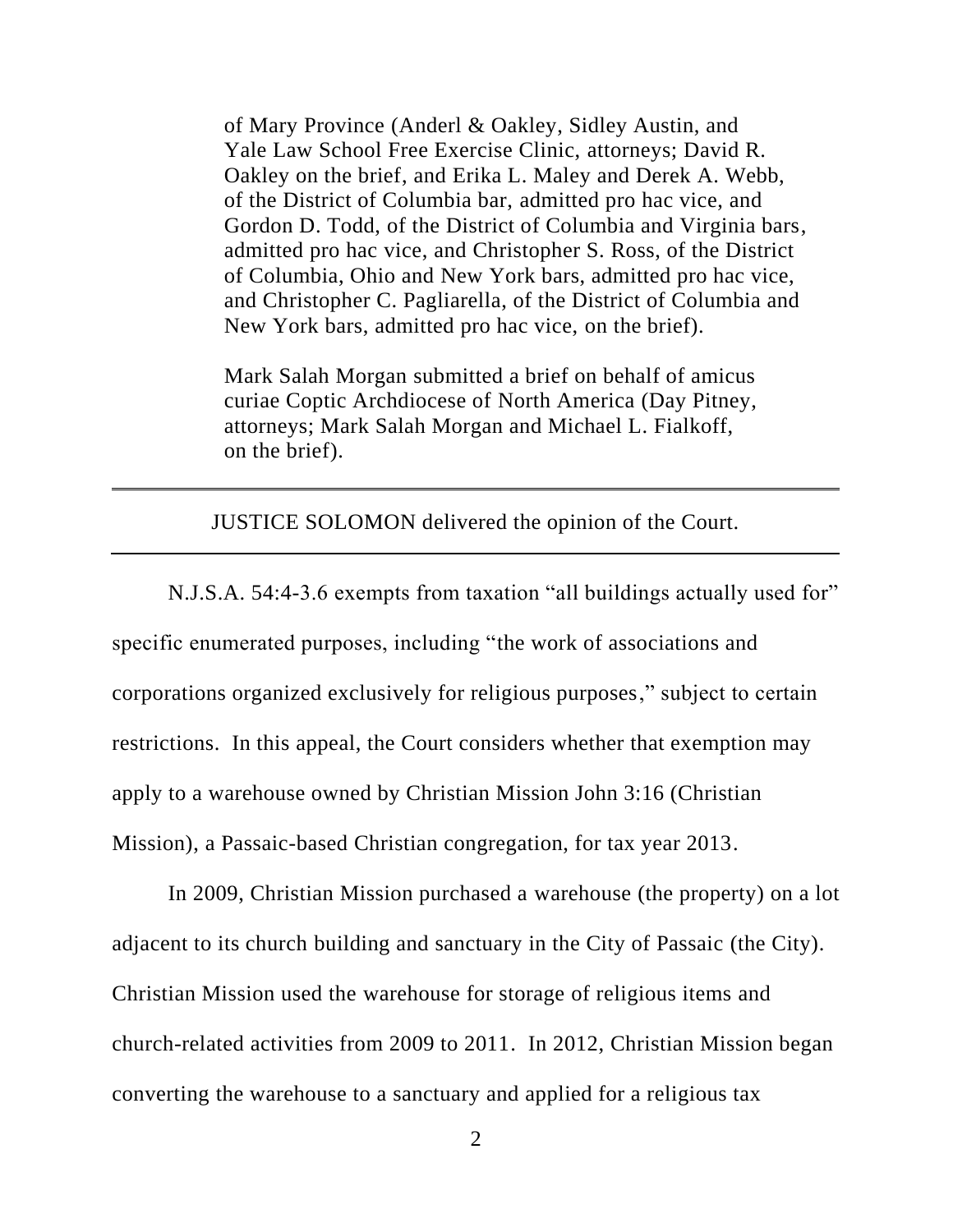exemption for that property for tax year 2013. That application was denied because the City found that, as of October 1, 2012, the valuation date for the 2013 tax year, the property was not "actually used" for an exempt purpose as required by N.J.S.A. 54:4-3.6 and was without a certificate of occupancy or proof of compliance with safety regulations.<sup>1</sup>

In its appeal to the Tax Court, Christian Mission argued it was entitled to the exemption because morning prayer services were held for church members working at the construction site and because church items were stored there. The Tax Court disagreed, finding that any use of the property for prayer services was merely incidental and unsafe because the property was a construction site without a certificate of occupancy and not open to the public. The court therefore granted summary judgment against Christian Mission. The Appellate Division affirmed.

We granted Christian Mission's petition seeking review of the determination that its property did not satisfy the "actual use" requirement of N.J.S.A. 54:4-3.6 as of the valuation date. We hold it was error to grant summary judgment because, construing all inferences in Christian Mission's

<sup>&</sup>lt;sup>1</sup> The City granted Christian Mission's application for a tax exemption for the following tax year, 2014, finding that the property was "actually used" for an exempt purpose as of the valuation date for that year.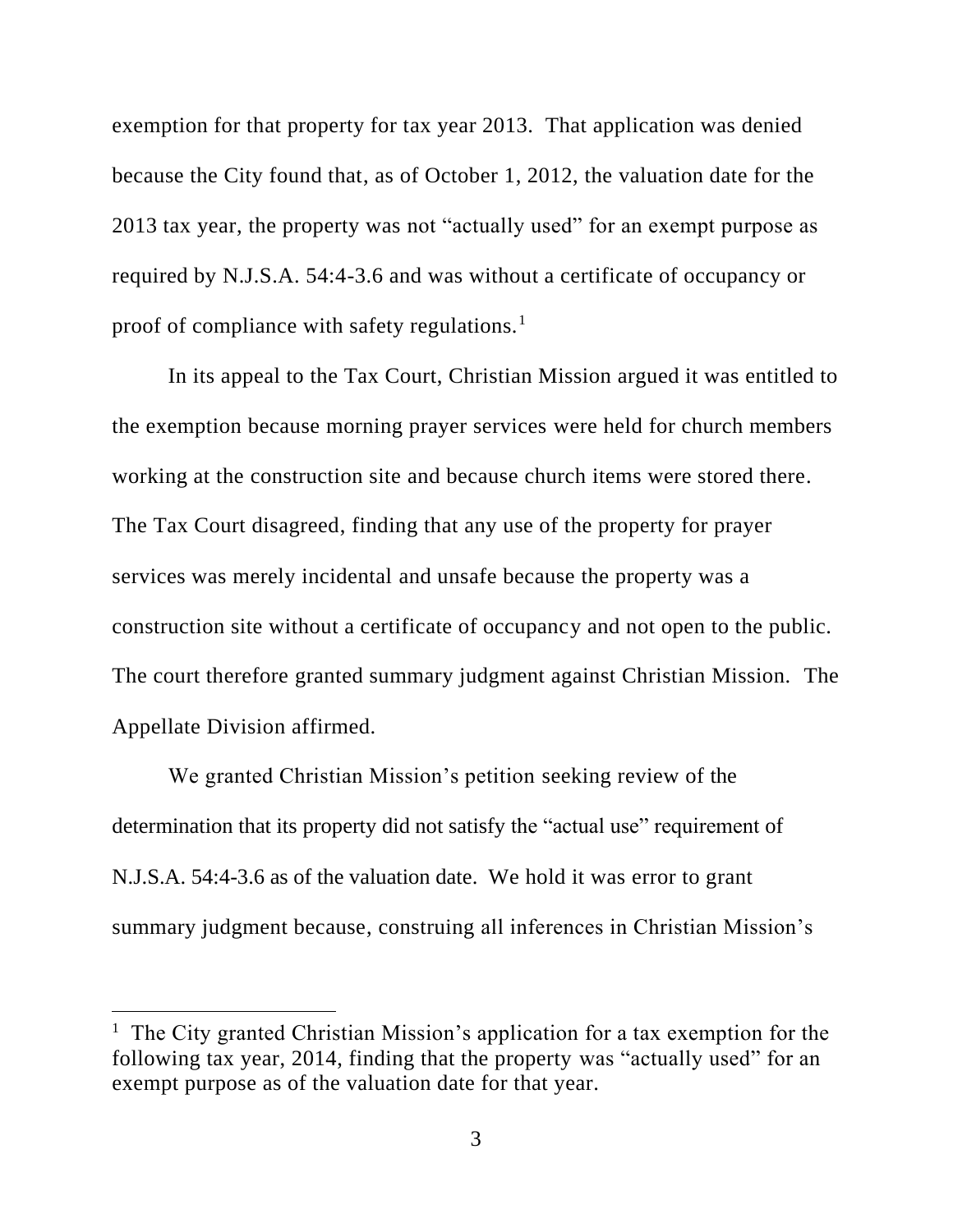favor, there is evidence that the property might have been used in a manner that could satisfy the actual use requirement -- storage of religious items and/or other church-related activities at the property before construction began, during construction, and as of the valuation date in 2012. We therefore remand the matter to the Tax Court for further fact-finding and proceedings.

#### I.

The record in this case reveals that Christian Mission owned a building and an adjacent parking lot on the corner of Madison Street and Leonard Place in Passaic. In 2009, Christian Mission purchased the property at issue here, a commercial warehouse located at 250 Madison Street next to the existing church.

Christian Mission applied at some point for a religious tax exemption for the property; the record does not reveal for which tax year prior to 2013 Christian Mission sought exemption. The City rejected that application based on its finding that the property was not actually being used for an exempt purpose by the relevant valuation date.

In 2012, Christian Mission once again applied for a local property tax exemption for the property, seeking exemption for the 2013 tax year. A tax assessor for the City found that, as of July 2012, the warehouse had been stripped down to "essentially a shell or frame." Additionally, building,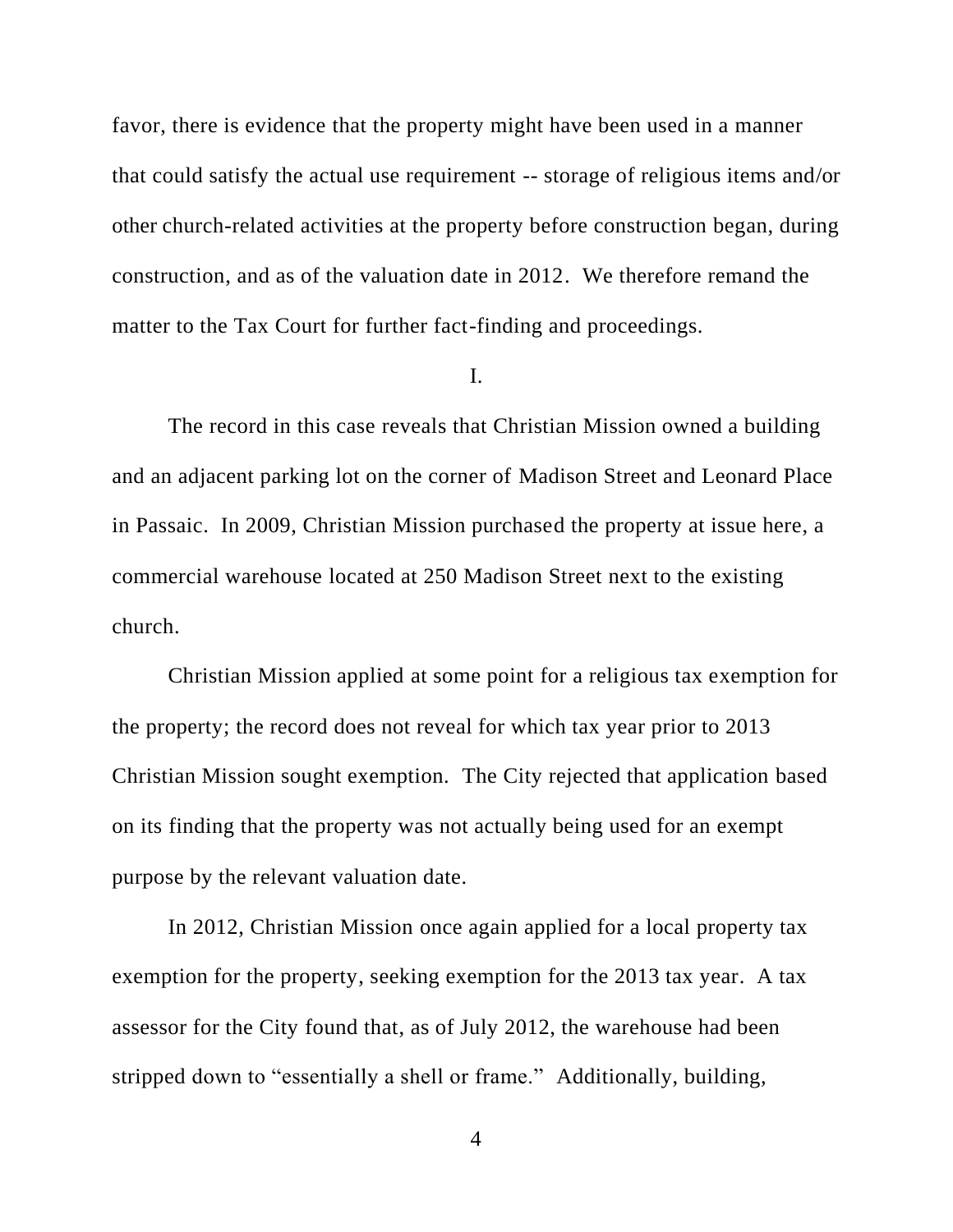electric, and fire inspections remained incomplete, and no certificate of occupancy had been issued as of October 1, 2012, the valuation date for the 2013 tax year. Based on the condition of the structure, as evidenced by photographs of the construction site, the City found that the property was not actually used for a tax-exempt purpose as of the valuation date and denied the application. The City assessed the property at a total value of \$213,000 for tax year 2013. Christian Mission appealed.<sup>2</sup>

On appeal before the Tax Court, the parties filed cross-motions for summary judgment. Christian Mission John 316 v. Passaic City, 30 N.J. Tax 357, 362-63 (Tax 2018). In support of its motion and in opposition to the City's motion, Christian Mission filed an affidavit from Reverend Francisco Joissim (the Reverend). In paragraph five of the affidavit, the Reverend certified in part that,

> [f]rom 2009 through [2011], the property remained in its original form, essentially that of a large open space. During this time, Christian Mission continued to use the property in question in one form or another, as an extension of its regular religious activities, which were primarily conducted at the adjoining corner churchhouse. These included ceremonial activities, religious services during mild weather months, youth rallies, women's rallies, fundraising activities, fairs and

<sup>&</sup>lt;sup>2</sup> The City issued a temporary certificate of occupancy for the property in April 2013, and then a final certificate of occupancy in July 2013. Christian Mission applied for and was granted a 2014 property tax exemption.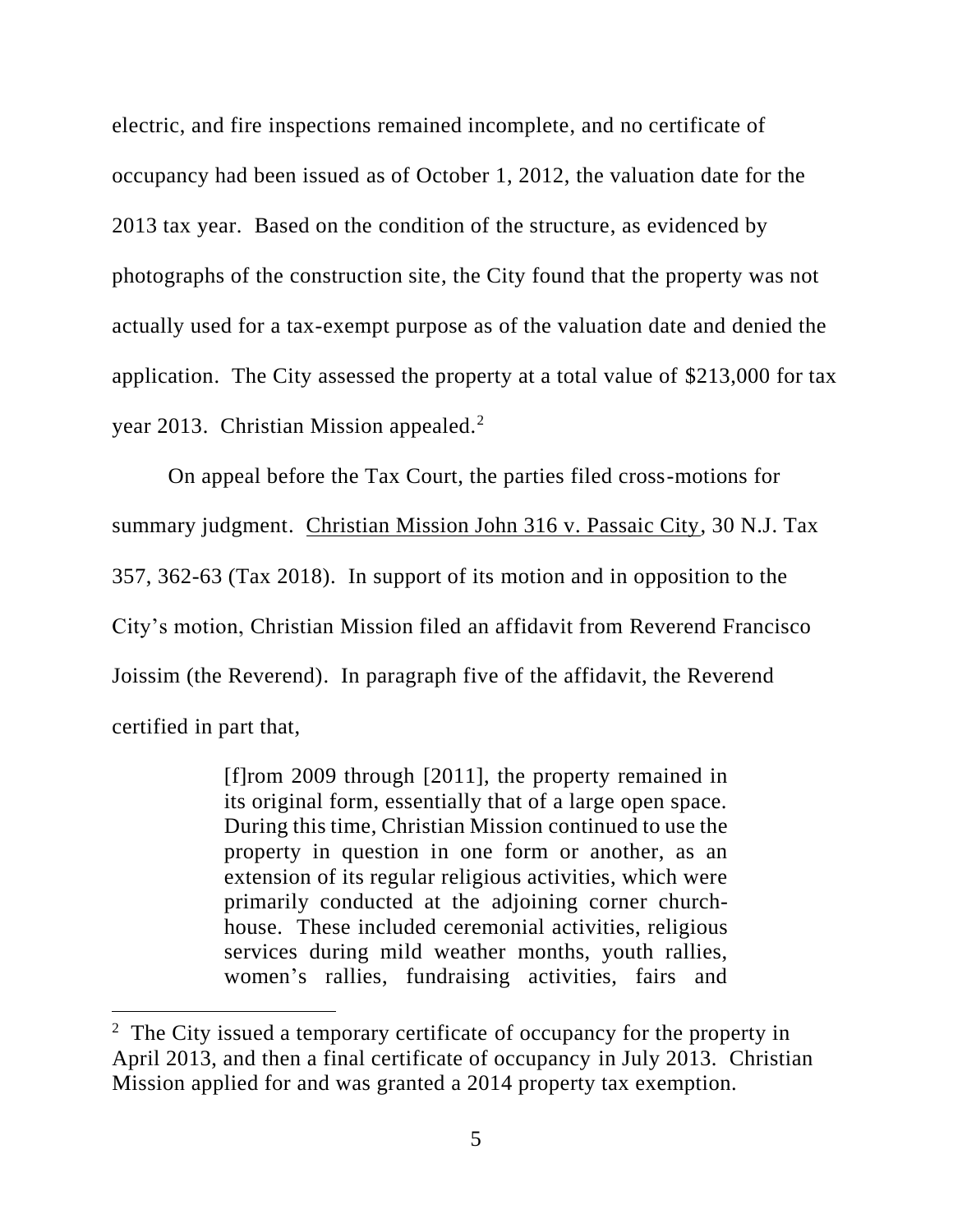storage of various items associated with church functions. At all times the basement was used for storage of church items. A copy of photographs, taken in January 2012, depict the condition of the church . . . during this entire period . . . .

In the remaining paragraphs of his affidavit, the Reverend certified that "[i]n order to complete the transition . . . to a formal church, the premises underwent significant renovations during 2012; commencing around January 2012 and concluding around September 2012," and that "[c]ommunity religious services began some time around September with formal services commenced around the time of Thanksgiving 2012." The Reverend continued, noting that

> [d]uring the entire construction period (January 2012 - September 2012) the church remained in active use. With rare exception, every single morning I went to the site and conducted religious services. These services were comprised of approximately 10 people, including church members who were part of the construction crew, and often other members and/or spouses joining. These services lasted approximately 20 minutes and involved participants holding hands, reading scripture from Psalms and Deuteronomy, singing songs of prayer, shared and personal praying and concluded with me blessing the workers as they were about to begin their work day ahead.

Finally, the Reverend certified that "[d]uring this construction period I also

met with and counseled congregants as part of my ministerial duties at the site.

Often following morning prayer sessions, but also at various other times."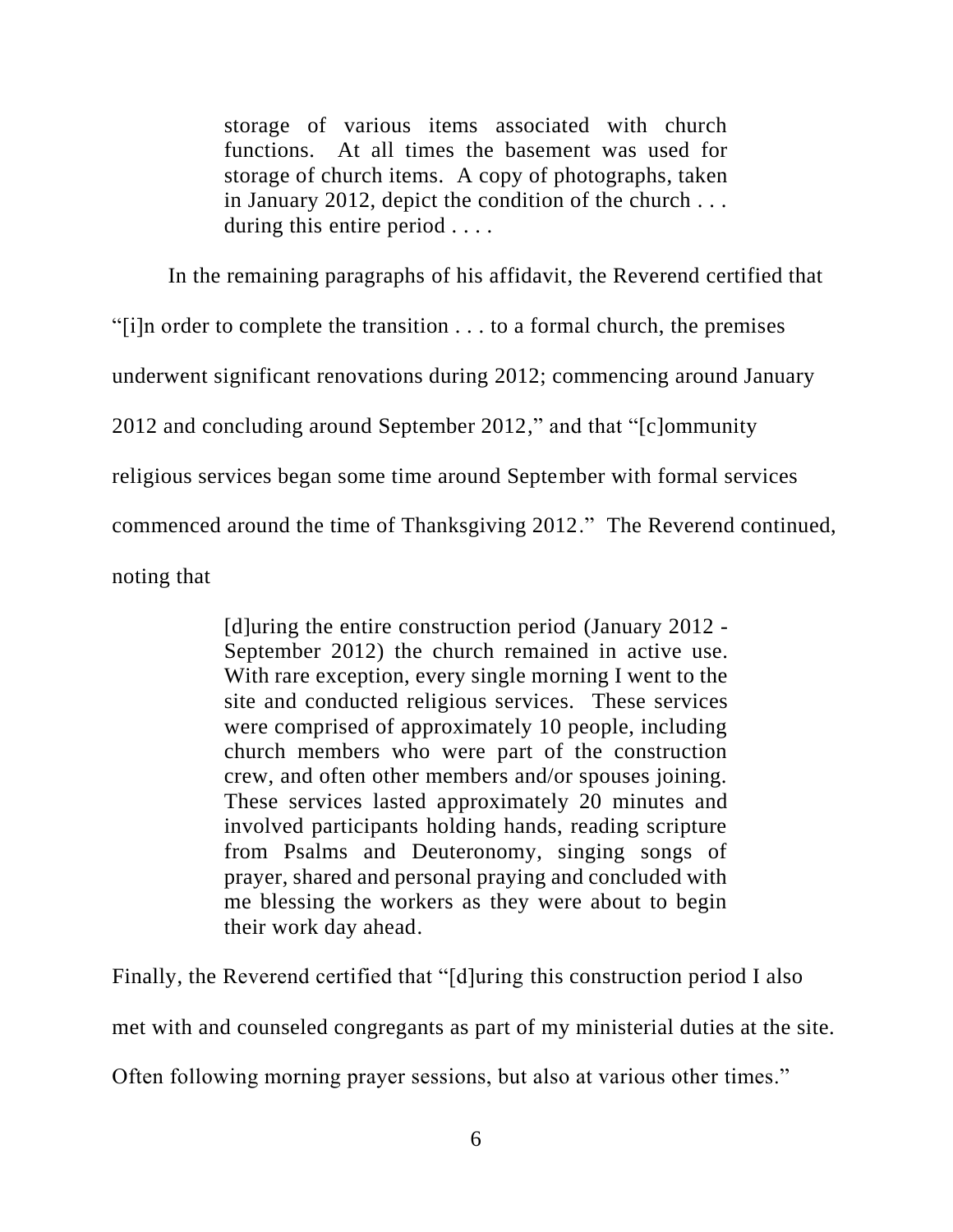Christian Mission argued, citing the Reverend's affidavit, that it satisfied the criteria for a local property tax exemption under N.J.S.A. 54:4-3.6 in time for the October 1 valuation date.

The Tax Court upheld the City's denial of the 2013 exemption, holding that, as of the valuation date, the building was not "a fully functional establishment prepared to offer its charitable services to the public." Id. at 368, 373-74. The court stated that, because no contentions had been made as to the 2012 tax year about the property's use for storage, and because the morning prayer services were available primarily to parishioners among the construction crew, the building was not "actually used" for an exempt purpose as of the October 2012 valuation date. Id. at 373-74.

The Tax Court also held that the lack of a certificate of occupancy was evidence in support of its conclusion, noting that no certificate had been issued in part because Christian Mission had yet to demonstrate the safety of the building as a space for religious services or other activities. Id. at 377-78. The court explained that it could not

> envision that our Legislature intended to condone behavior of a taxpayer who/which attempts to make actual use of a property under construction, and not previously afforded a tax exemption, prior to the date that such property is permitted to be occupied and used, in order to qualify for local property tax exemption under N.J.S.A. 54:4-3.6. Such actions jeopardize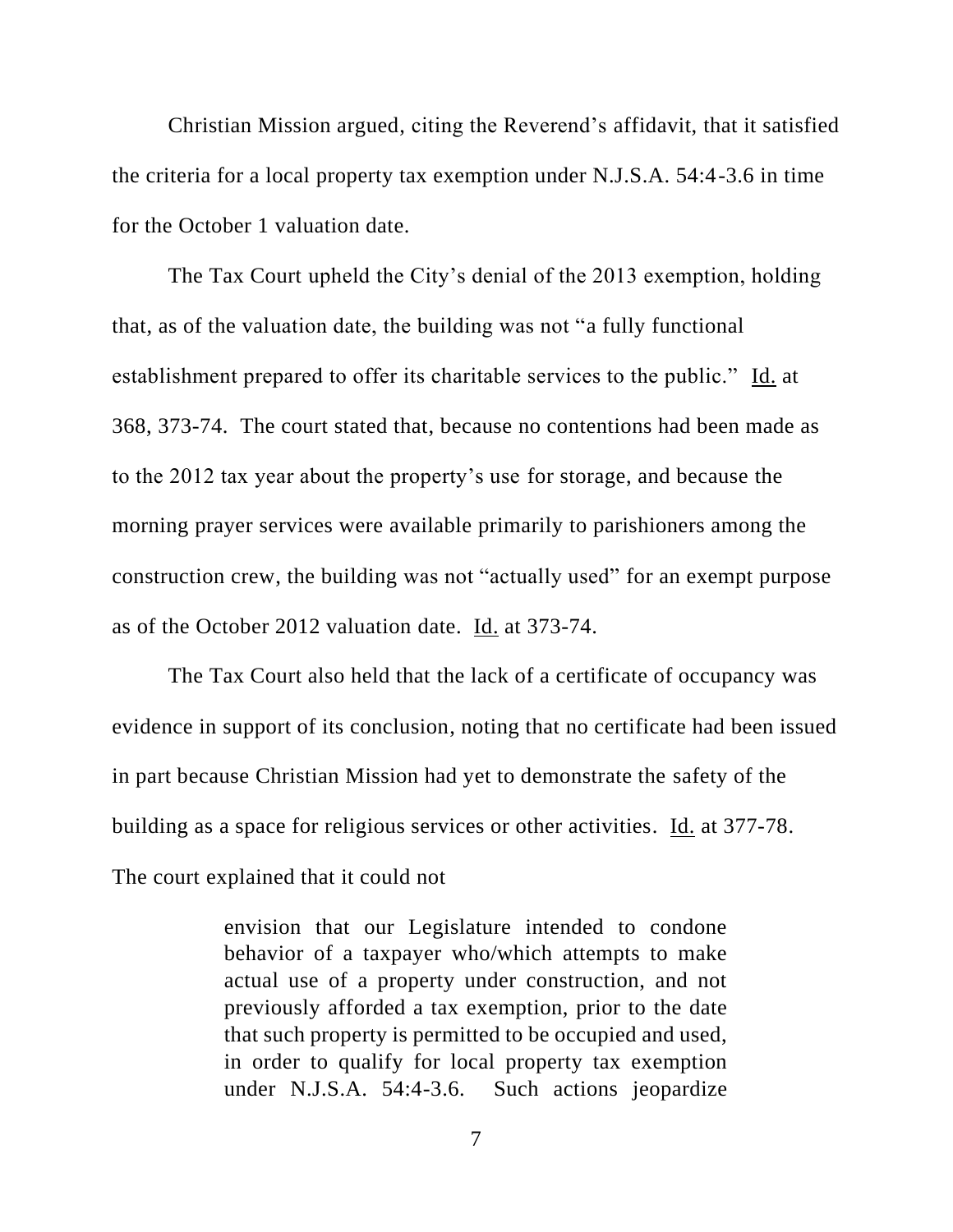public safety and are counterintuitive to the very purposes of the exemption statute, which is to offer the public a service in an environment free from danger, thereby relieving the State from a concomitant burden.

## [Id. at 377.]

The Tax Court concluded that because no certificate of occupancy had been issued, the property could not, under the facts in this case, "be viewed as actually in use, or fully available for use for religious activities, under N.J.S.A. 54:4-3.6 as of the October 1, 2012 valuation date." Id. at 377-78. The Tax Court stressed that its decision would apply only to the property at issue here and any other property that "(1) ha[s] not previously been granted tax exemption; (2) [is] experiencing new construction or renovation to permit an intended use of the property for an exempt purpose; and (3) ha[s] not been the subject of an added assessment." Id. at 378. Christian Mission appealed.

The Appellate Division affirmed the decision of the Tax Court, emphasizing that "Christian Mission has not claimed the services were open to the public or even to other congregants of the church who may have been present." After noting that there was no evidence of storage during construction or as of the valuation date in 2012, the appellate court stated that the lack of "even a temporary certificate of occupancy is some evidence that the building was not open to the general public" because it "implied that the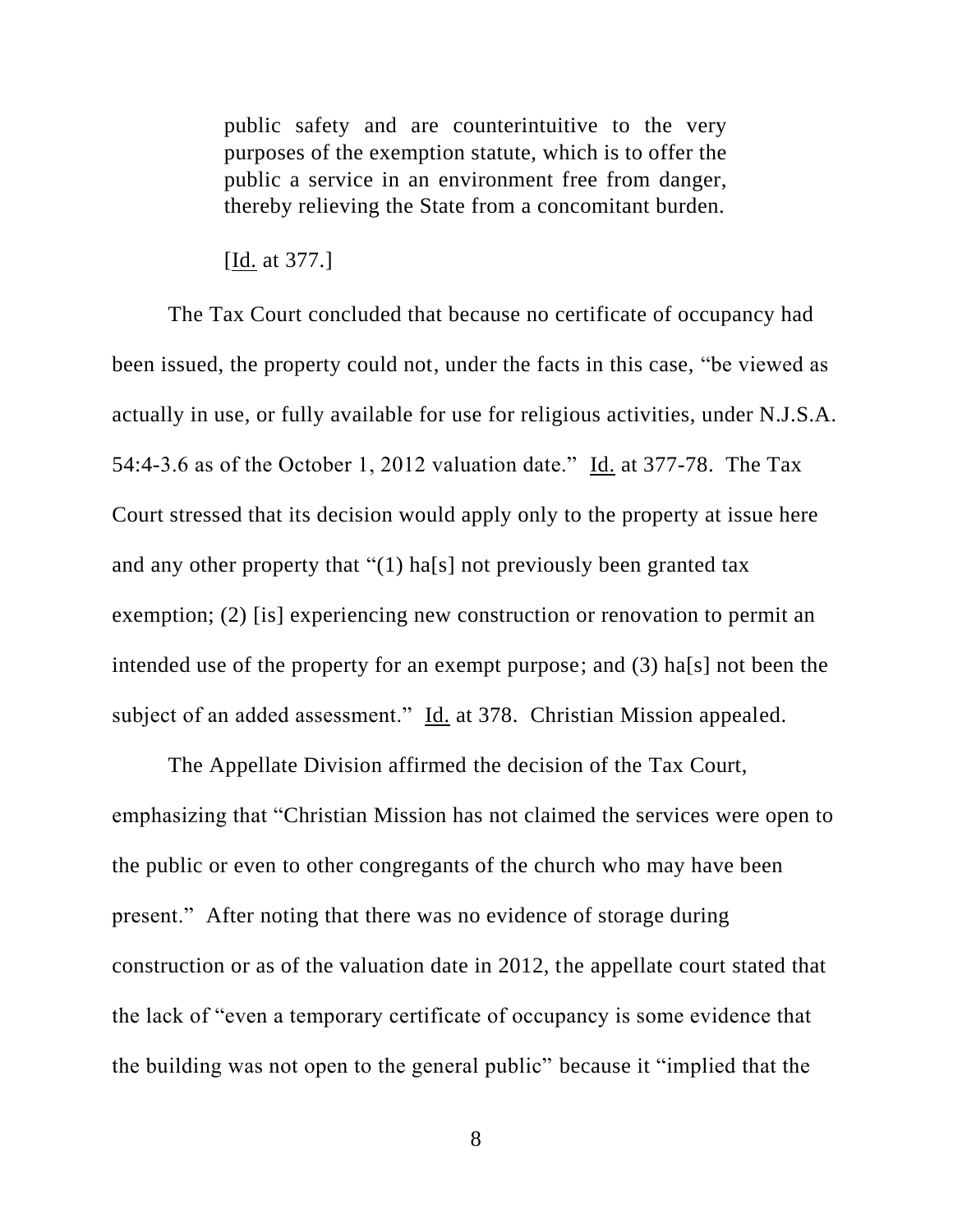building was not actually in use for religious activities at the relevant time." The Appellate Division concluded that Christian Mission failed to establish a dispute of material fact as to whether the property was "actually used" for an exempt purpose within the meaning of N.J.S.A. 54:4-3.6 as of the October 2012 valuation date.

We granted Christian Mission's petition for certification. 240 N.J. 248 (2019). We also granted the motion of the Coptic Archdiocese of North America and the consolidated motion of the General Council of the Assemblies of God, the Union of Orthodox Jewish Congregations of America, the Jewish Coalition for Religious Liberty, the Church of Jesus Christ of Latter-day Saints, and the Sisters of Saint Francis of Perpetual Adoration Immaculate Heart of Mary Province for leave to appear as amici curiae.

#### II.

In its petition to this Court, Christian Mission makes the following arguments: (i) the Tax Court and Appellate Division engaged in impermissible quantum of religious use analyses; (ii) the Appellate Division improperly held the property could not have been actually used because it did not have a certificate of occupancy; (iii) the Appellate Division fabricated an unconstitutional "public access" requirement; (iv) the Tax Court and Appellate Division failed to uphold precedent encouraging exemptions for properties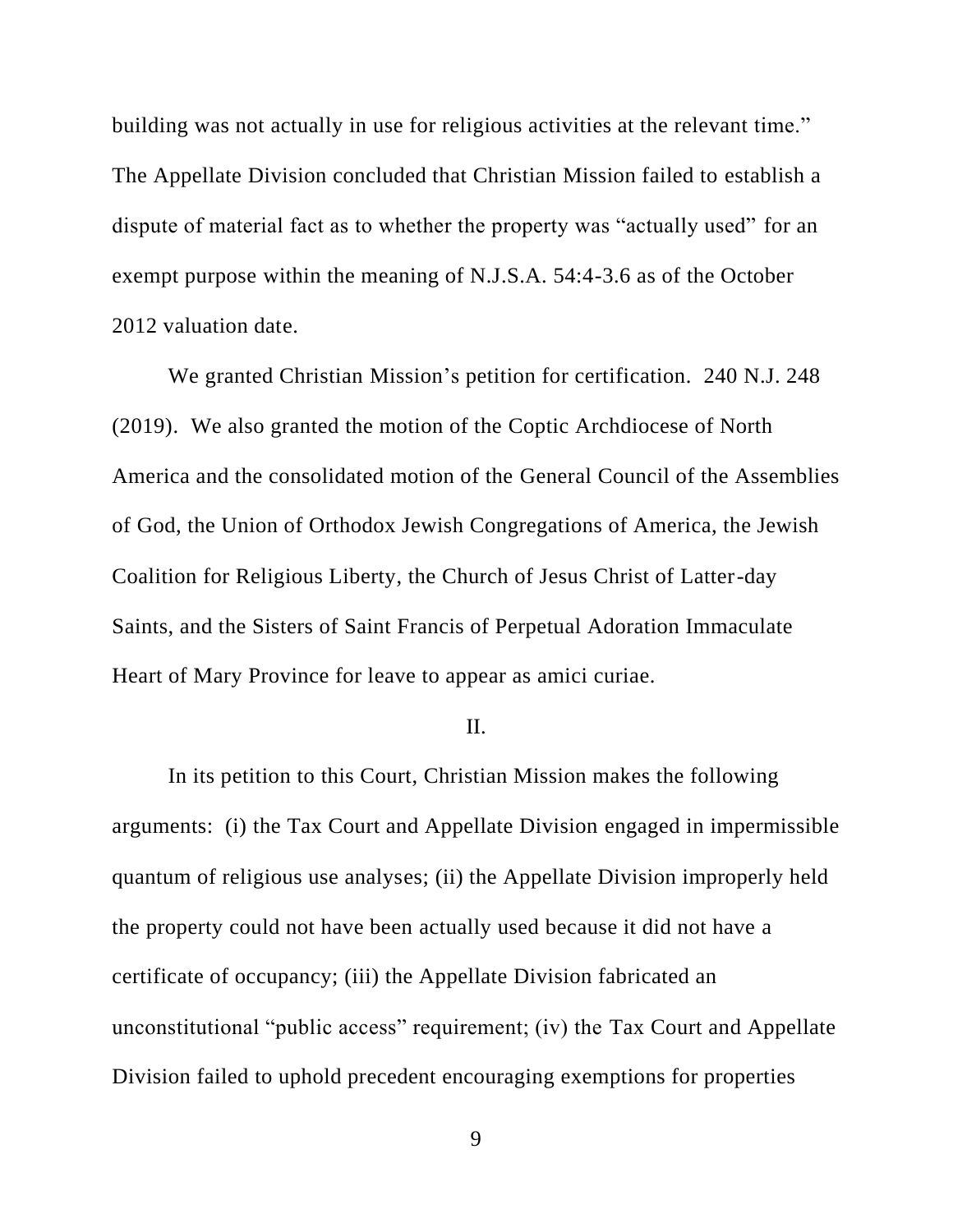under construction that are adjacent to affiliated lots with properties that are already tax exempt; and (v) the Reverend's certification that the property had been used for storage "at all times" was improperly interpreted as asserting only that it had been used for storage prior to construction in 2012, rather than also as of the October 2012 valuation date.

The City asserts that it properly withheld a certificate of occupancy because the property was unsafe for use, and there was therefore no error in declining to find actual use. The City also points out that the continuing exempt character theory of Job Haines Home for the Aged v. Township of Bloomfield, 19 N.J. Tax 408, 417 (Tax 2001) -- a case mentioned by the Tax Court at the summary judgment hearing, but not cited by the parties until Christian Mission's petition to this Court -- applies only when a property is used for an exempt purpose up until construction.

Amici align with Christian Mission's arguments against a public access requirement for a religious tax exemption. They also join Christian Mission in challenging judicial reliance on a quantum of use analysis when deciding whether to uphold denial of an exemption.

### III.

We review the grant of summary judgment by the same standard governing the motion judge's determination. Caraballo v. City of Jersey City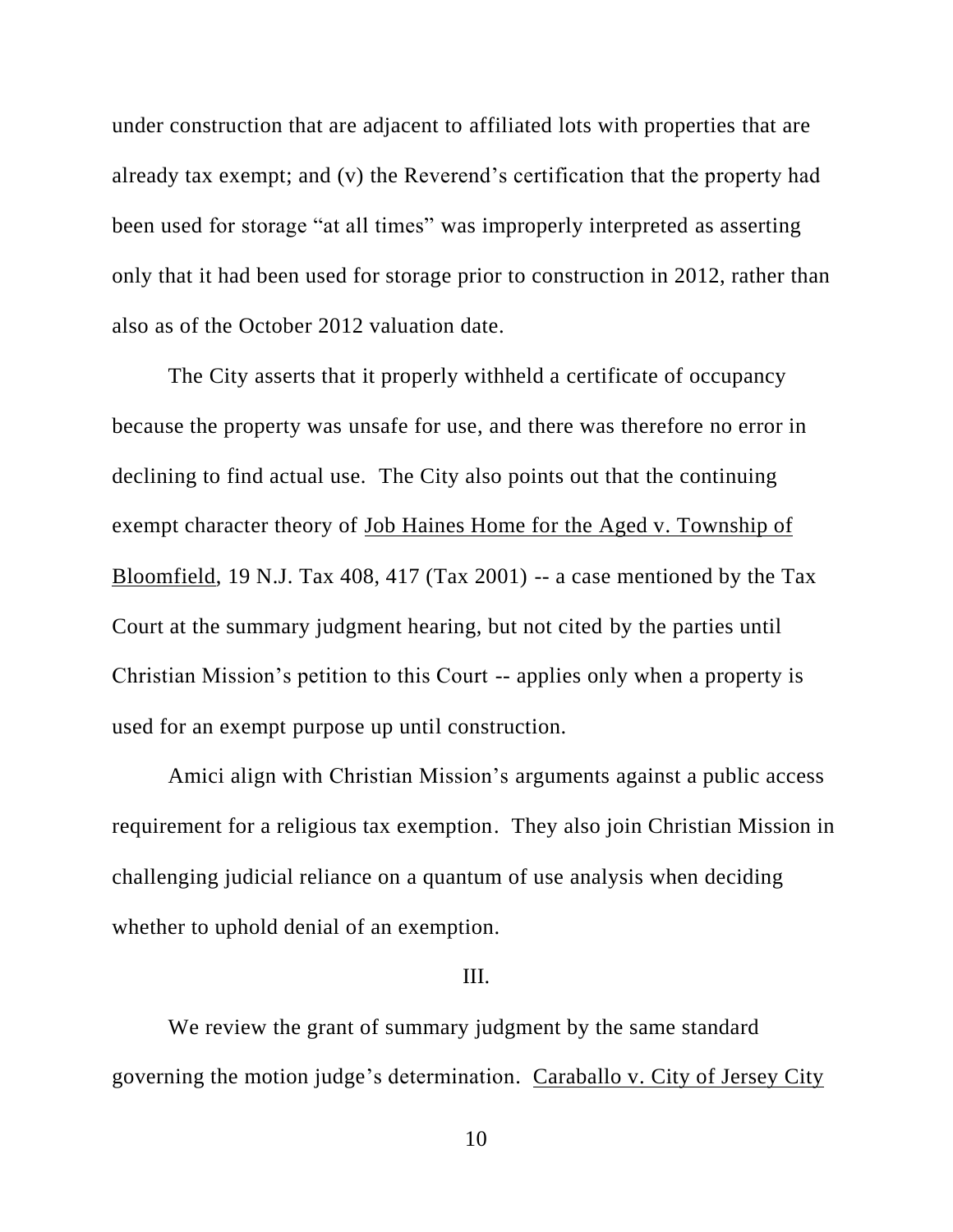Police Dep't, 237 N.J. 255, 264 (2019). Thus, we will uphold a grant of summary judgment if "the pleadings, depositions, answers to interrogatories and admissions on file, together with the affidavits, if any, show that there is no genuine issue as to any material fact challenged and that the moving party is entitled to a judgment or order as a matter of law." Brill v. Guardian Life Ins. Co. of Am., 142 N.J. 520, 528-29 (1995) (quoting R. 4:46-2).

We similarly analyze "the meaning of a statute . . . de novo." Murray v. Plainfield Rescue Squad, 210 N.J. 581, 584 (2012) (citing Manalapan Realty, L.P. v. Twp. Comm. of Manalapan, 140 N.J. 366, 378 (1995)). For purposes of that analysis, "words and phrases shall be read and construed with their context, and shall, unless inconsistent with the manifest intent of the legislature or unless another or different meaning is expressly indicated, be given their generally accepted meaning." N.J.S.A. 1:1-1; see also Murray, 210 N.J. at 592.

Because we interpret provisions from New Jersey's tax laws, we are also mindful that, where ambiguity exists, "[t]ax-exemption statutes are strictly construed against those claiming exemption because of the compelling public policy that all property bear its fair share of the burden of taxation." N.J. Carpenters Apprentice Training & Educ. Fund v. Borough of Kenilworth, 147 N.J. 171, 177 (1996).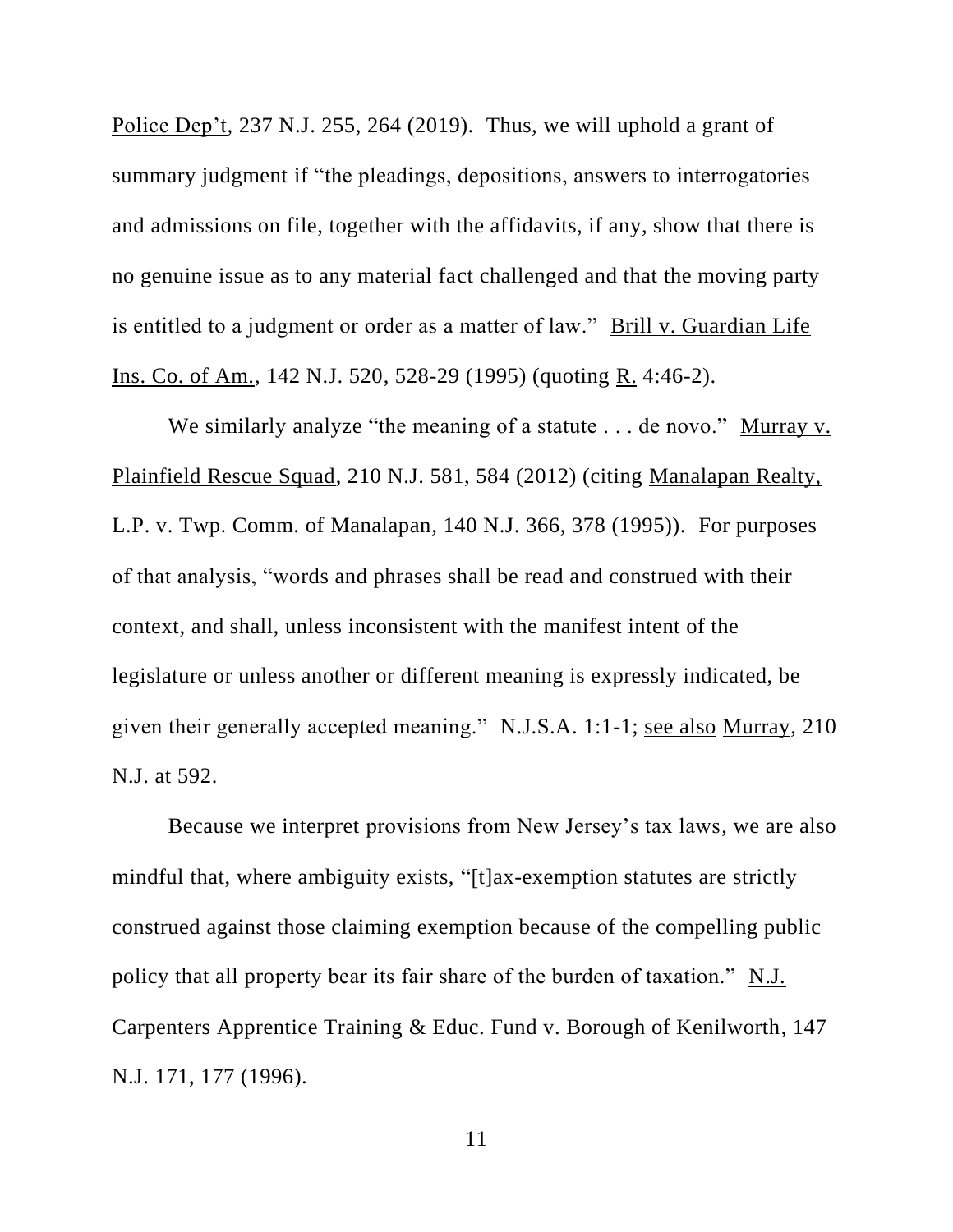A.

"In New Jersey, all real property is subject to local property taxation . . . unless its use has been exempted" by legislation. Hunterdon Med. Ctr. v. Township of Readington, 195 N.J. 549, 553 (2008) (citing N.J.S.A. 54:4-1 (stating the general rule of property taxation); N.J. Const. art. VIII, § 1, ¶ 2 (permitting legislation-based exemptions to taxation according to the usage of property)). N.J.S.A. 54:4-3.6 is such legislation, and it exempts from taxation "all buildings actually used in the work of associations and corporations organized exclusively for religious purposes, including religious worship, or charitable purposes" as well as "the land whereon any of the buildings hereinbefore mentioned are erected, and which may be necessary for the fair enjoyment thereof, and which is devoted to the purposes above mentioned."

Tax exemptions, such as those provided by N.J.S.A. 54:4-3.6, are granted by the State as a quid pro quo in recognition "of the contribution of the exempt facility to the public good." Roman Catholic Diocese of Newark v. Borough of Ho-Ho-Kus, 42 N.J. 556, 566 (1964). That the use of the property is available to or most immediately benefits only some narrow segment of the general public is "not fatal" to finding that the property is "actually used" for the public good. Girls Friendly Soc'y of Pa. v. Cape May City, 26 N.J. Tax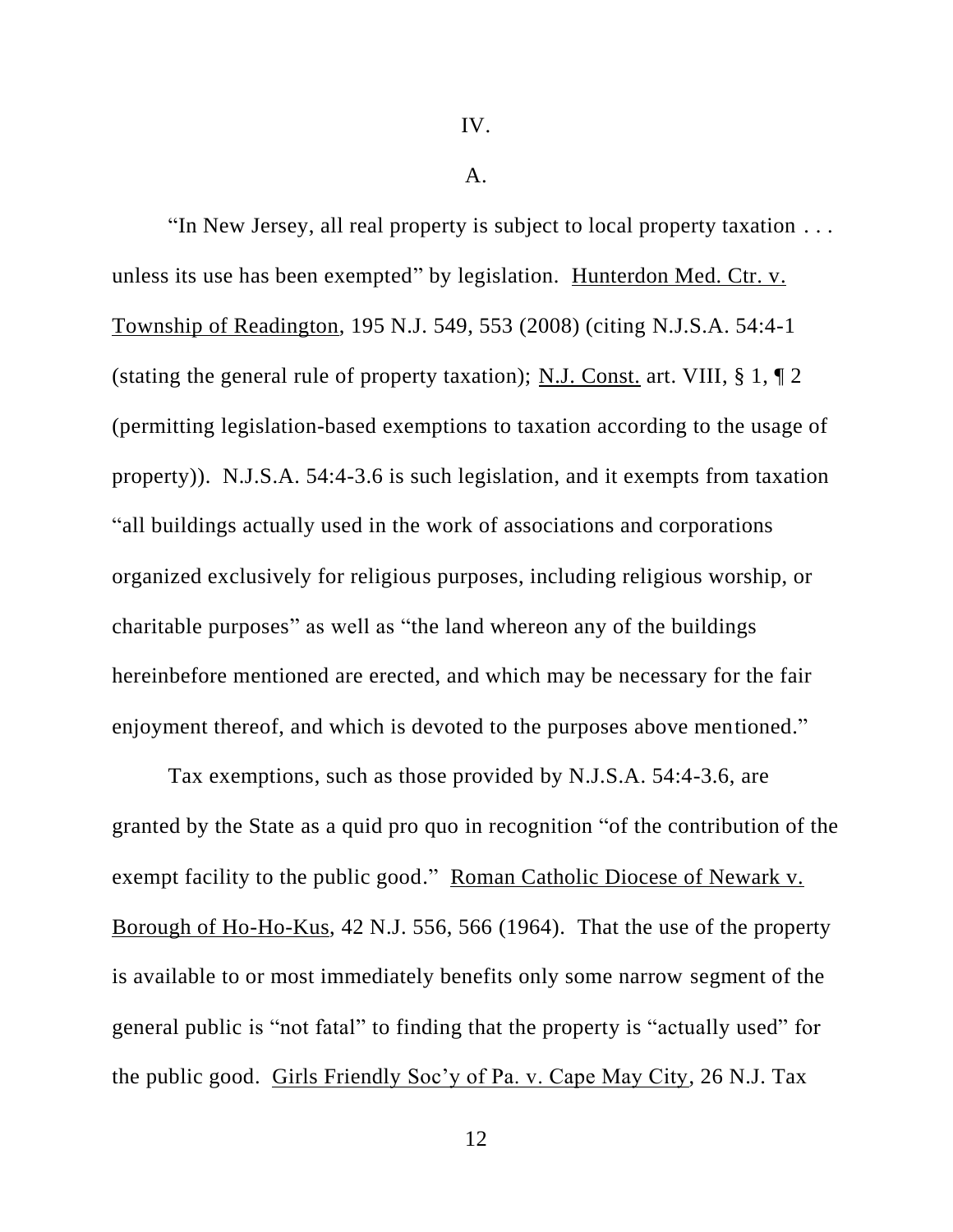549, 567 (Tax 2012) (citing Princeton Univ. Press v. Borough of Princeton, 35 N.J. 209, 216 (1961)); see, e.g., id. at 557, 563, 574 (finding the actual use requirement met even though the society's seasonal vacation house was open only to society members or through referral, not to the general public); see also, e.g., City of Long Branch v. Monmouth Med. Ctr., 138 N.J. Super. 524, 533 (App. Div. 1976) ("The furnishing of housing facilities to resident physicians, interns and nurses on the hospital staff is reasonably necessary for the proper and efficient operation of the hospital."), superseded in other part by statute, L. 1985, c. 395.

## B.

A religious tax exemption under N.J.S.A. 54:4-3.6 is granted for a building if: (1) the property owner is organized exclusively for the exempt religious purpose; (2) the building on the property is actually used<sup>3</sup> for that exempt purpose; and (3) the owner's operation and use of the property are not conducted for profit. See Hunterdon Med. Ctr., 195 N.J. at 561. The dispute

<sup>&</sup>lt;sup>3</sup> The statute originally required that the property be actually and exclusively used for the exempt purpose, but the law was later amended to remove the exclusivity requirement. See Hunterdon Med. Ctr., 195 N.J. at 561 n.9 (citing L. 1983, c. 224, § 1, which deleted the exclusivity requirement by legislative amendment).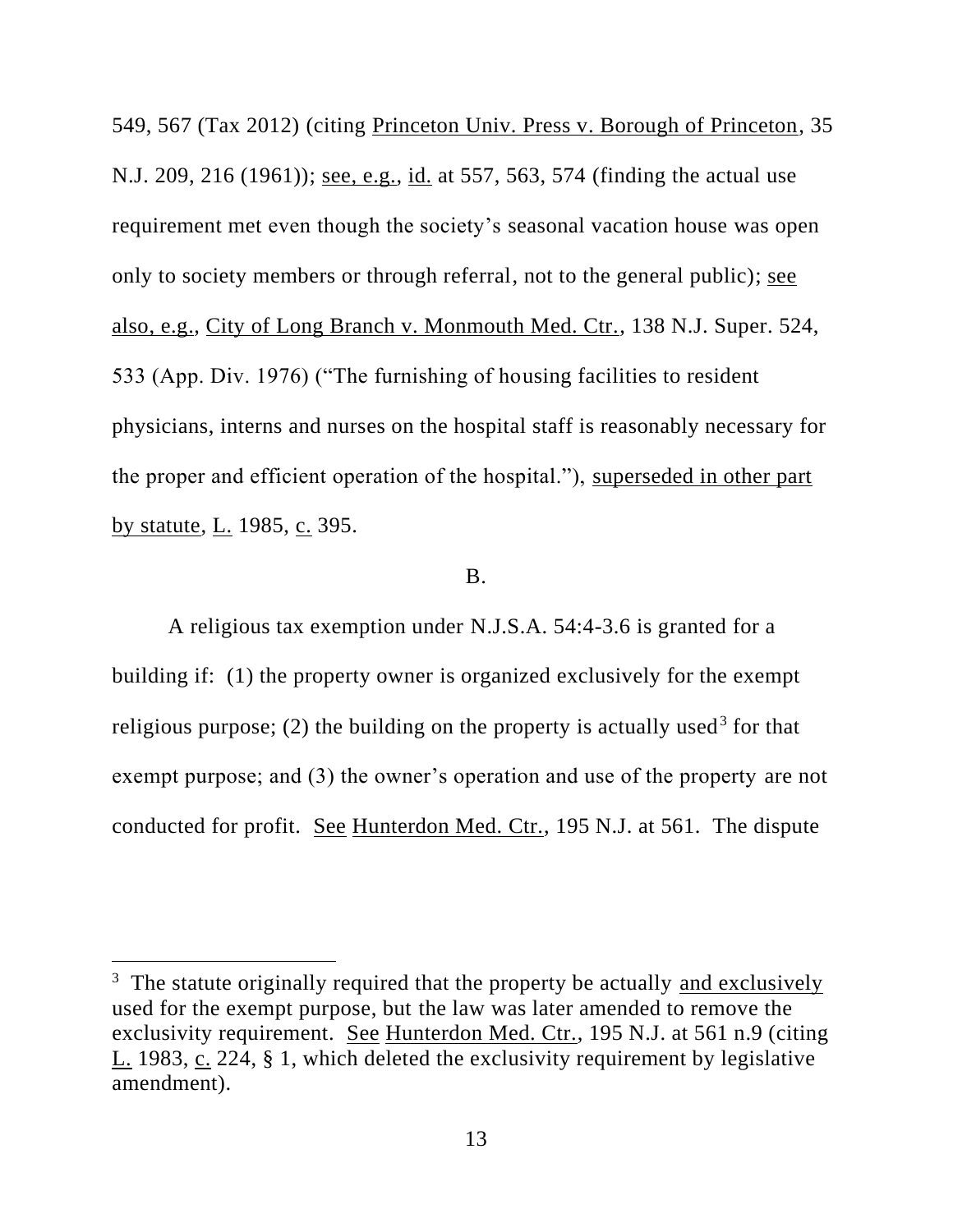in this appeal centers on the second of these three requirements -- whether the property was "actually used" for the exempt purpose at the pertinent times.

"When determining whether a property is actually used for a tax-exempt purpose, the Tax Court evaluates whether the property is 'reasonably necessary' for such tax-exempt purposes." Borough of Hamburg v. Trs. of Presbytery of Newton, 28 N.J. Tax 311, 318 (Tax 2015) (quoting Roman Catholic Archdiocese of Newark v. East Orange City, 18 N.J. Tax 649, 653 (App. Div. 2000)). The "actual use" requirement does not demand that the particular use of the building is "absolutely indispensable" to the tax-exempt purpose. Boys' Club of Clifton, Inc. v. Township of Jefferson, 72 N.J. 389, 401 (1977).

The timing of the use of a property is also a critical consideration. "Even where the character of a building under construction and its adoption to an exempt use are evident, a property tax exemption does not attach until actual use commences." Job Haines, 19 N.J. Tax at 417. For example, the pre-1948 New Jersey Supreme Court held that a property on which a church was being constructed was not "actually used" within the meaning of the tax exemption statute applicable at the time; instead, "[t]he most that can be said . . . is that the building was intended to be thereafter used for a charitable purpose." Inst. of Holy Angels v. Borough of Fort Lee, 80 N.J.L. 545, 546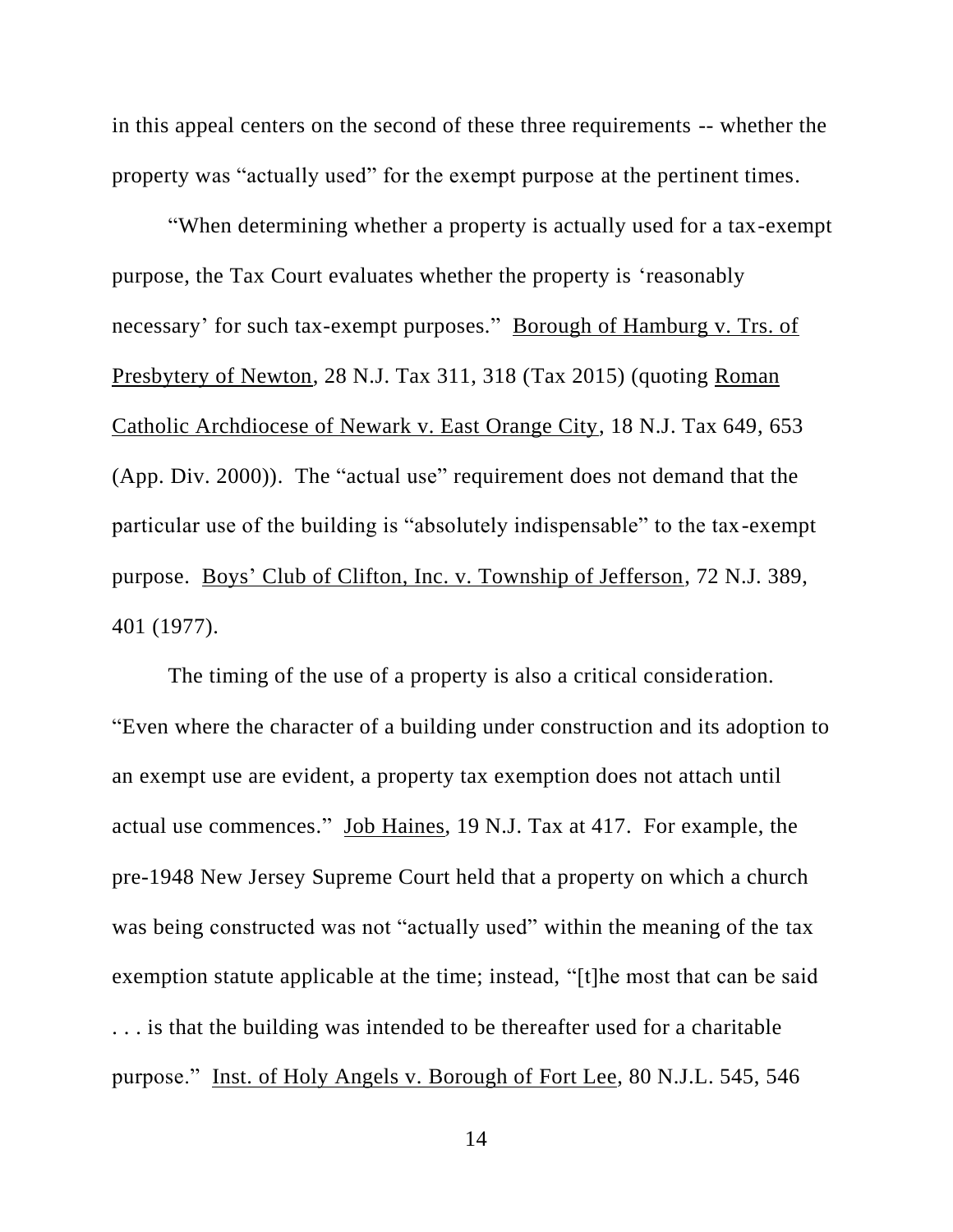(Sup. Ct. 1910). And the Tax Court reached a similar result in 1982, even though -- as here -- prayer services were conducted at a church property while the building as to which exemption was claimed remained under construction. Grace & Peace Fellowship Church, Inc. v. Cranford Township, 4 N.J. Tax 391, 393-95 (Tax 1982).

In Grace & Peace Fellowship Church, the Tax Court found that, even though the building's exterior, heating system, and most of the electric wiring were complete by the October valuation date, the building was not "actually used" for a tax-exempt purpose. Id. at 394, 401-02. The court explained that whether or not the limited prayer services satisfied the public good requirement of "actual use," "the Legislature [could not have] intended to encourage the use of incomplete structures so that taxpayers could avoid taxation during the construction period. A denial of an exemption discourages the use of incomplete and unsafe structures and fosters a policy in accordance with our construction codes." Id. at 401. As it did in this appeal, the Tax Court concluded that the plaintiff's use of the church during the period of construction was merely "incidental" and did not qualify as actual use for purposes of a tax exemption. Ibid.

Although a property under construction will not be exempt based on its projected use once finished, a property will not lose its exemption despite a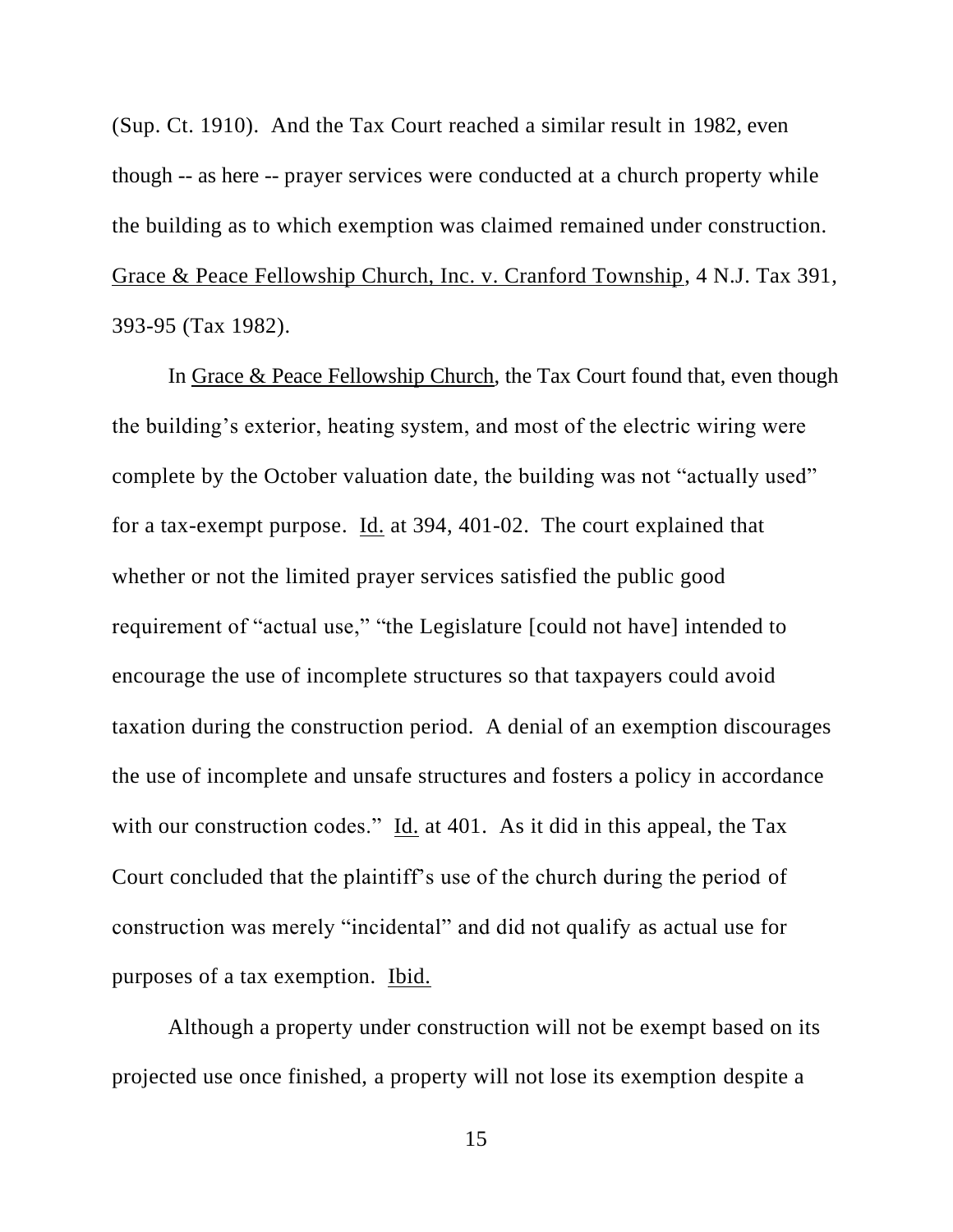period when actual use is paused by construction.

[P]roperty which is previously exempt under N.J.S.A. 54:4-3.6 at the time it commences construction will not lose said exemption even if, for a limited time period, it is not in "actual use." The opposite result would create a paradox in which previously exempt property would lose its exception during a period of construction, only to have it reinstated upon completion of same.

[Job Haines, 19 N.J. Tax at 419-20.]

In Job Haines itself, for example, the Tax Court found that an underconstruction addition to an already-exempt nursing home was likewise exempt because the addition was being built on the same tract of land as the original building. Id. at 418. The Job Haines court relied on Paper Mill Playhouse v. Township of Millburn, in which the Tax Court held that a theater's tax-exempt status was not affected by the temporary discontinuation of the property's actual use during its two-year period of reconstruction after a fire. See 7 N.J. Tax 78, 80-81, 86-87 (Tax 1984). The principle that interruptions in an exempt actual use -- when the exempt actual use precedes and follows the period of disuse -- do not result in a loss of tax exemption status, has come to be known as the "continued exempt character" exception to the actual use requirement. See Job Haines, 19 N.J. Tax at 417-18 (quoting Paper Mill Playhouse, 7 N.J. Tax at 86).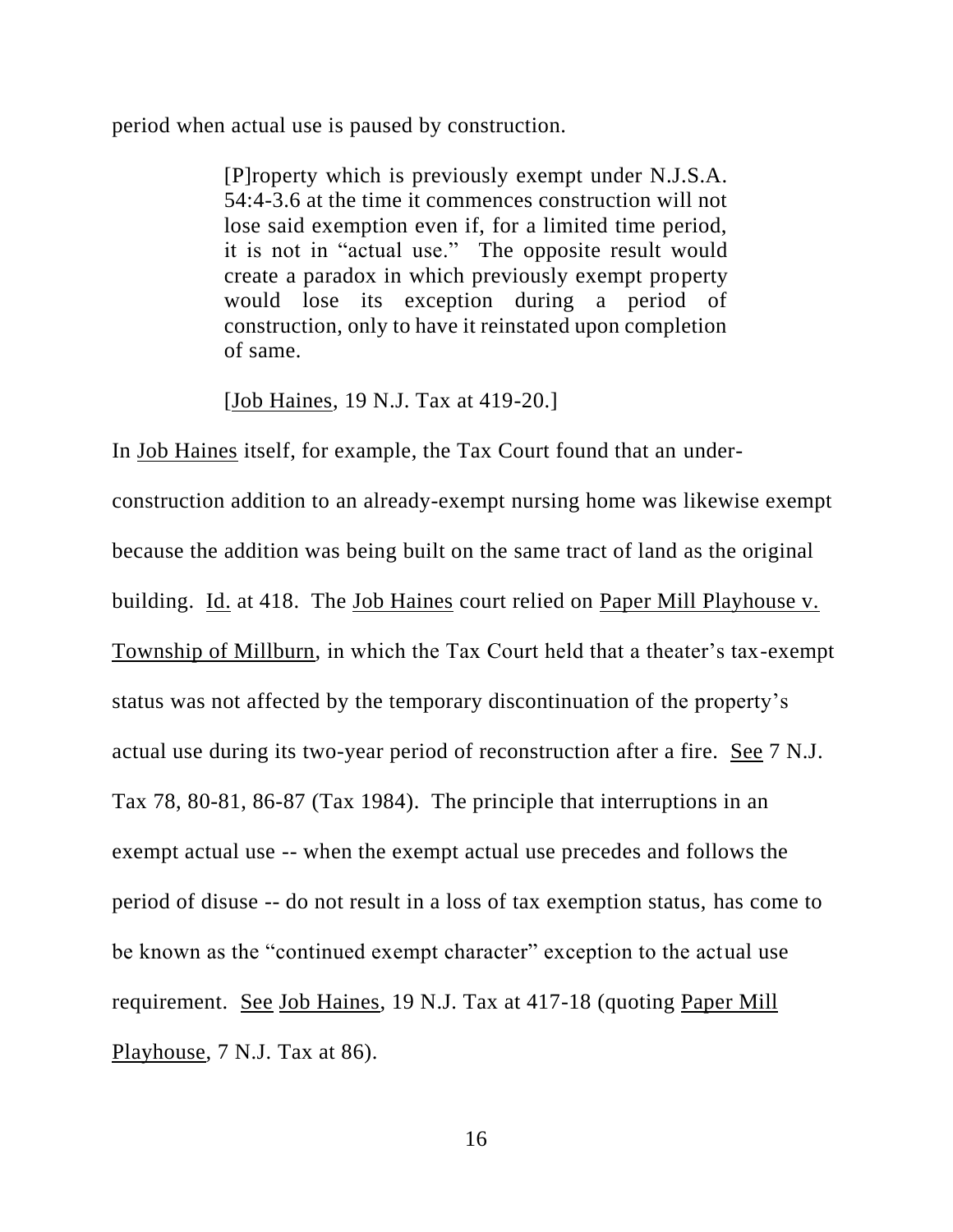We next apply these principles to the actual uses claimed by Christian Mission.

#### V.

Here, two allegedly exempt actual uses have been asserted by Christian Mission: the continuous use of the building for storage, and the morning prayer services offered by the Reverend to the members of the congregation engaged in construction. We turn first to the asserted use of storage.

A.

The Tax Court construed the Reverend's certification to lack any assertion that the property was used for storage during 2012, Christian Mission, 30 N.J. Tax at 361 n.2, and the Appellate Division agreed, finding no evidence of use for storage during construction or as of the valuation date in 2012. This was error. Viewing the record in the light most favorable to Christian Mission, we find that it adduced sufficient evidence that the building was used for storage at the relevant times to withstand the City's motion for summary judgment.

The Reverend's undisputed certification states that from 2009 to 2011 Christian Mission "continued to use the property in question in one form or another . . . includ[ing for] ceremonial activities, religious services during mild weather months, youth rallies, women's rallies, fundraising activities, fairs and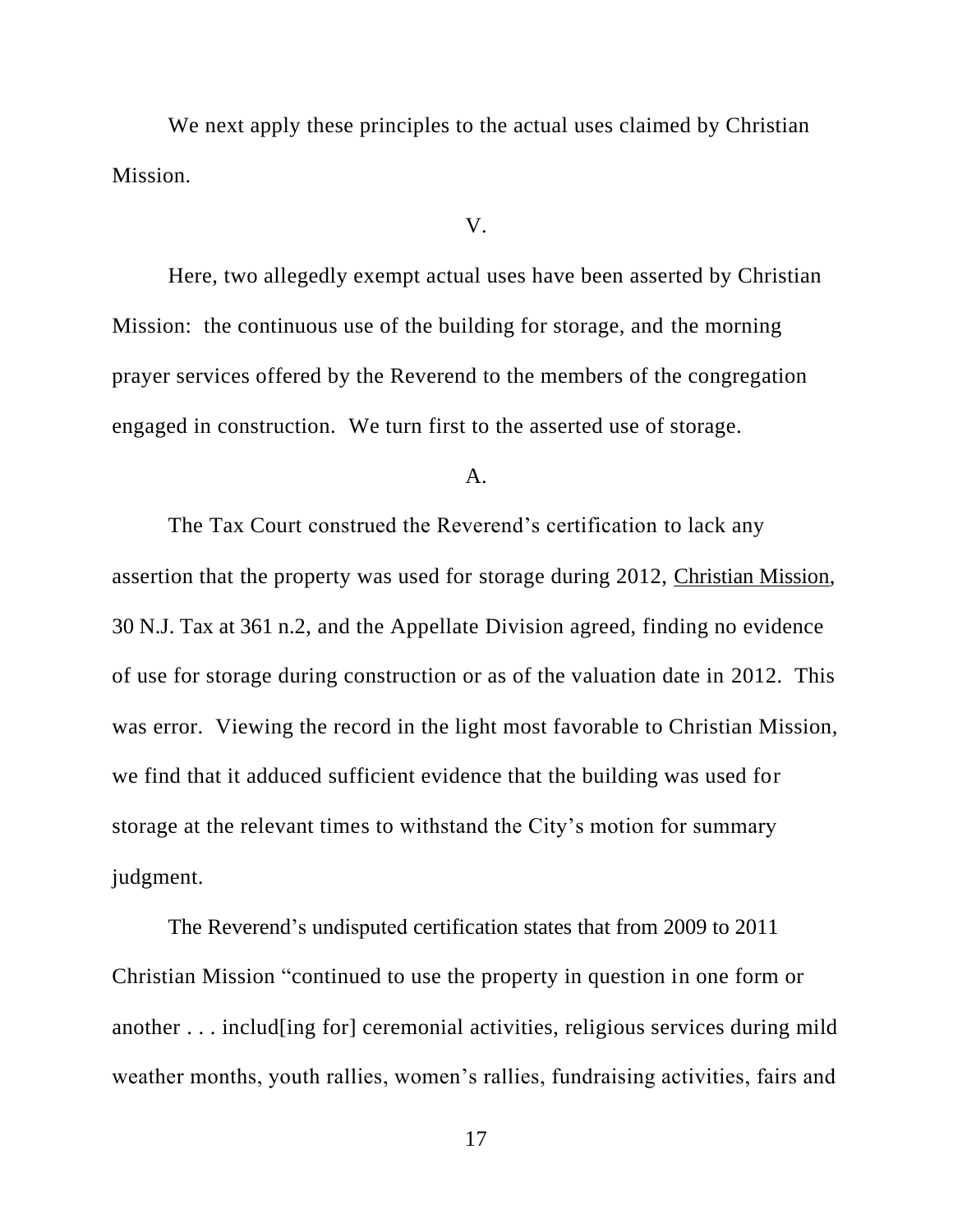storage of various items associated with church functions." The certification goes on to state that "[a]t all times the basement was used for storage of church items" and then refers to photographs taken in January 2012 purportedly showing the condition of the property during "this entire period." The succeeding paragraphs assert that "significant renovations" began in January 2012.

Although its language is imprecise, the Reverend's assertion that the building was used for storage "at all times" must be considered in context, with all reasonable inferences construed in favor of Christian Mission. It is undisputed that the building was used for storage of church items and for church-related activities prior to the period of construction. In light of its transition from the 2009-2011 period to discussion of the events of 2012 and beyond, however, the affidavit may fairly be read to convey that the storage continued at all times during the construction in 2012 and thereafter.

The Tax Court has "held that 'storage of documents and artifacts of a religious nature or related to the operation of the church should be deemed a religious purpose consistent with the exemption granted by [N.J.S.A. 54:4- 3.6].'" Presbytery of Newton, 28 N.J. Tax at 319 (quoting City of Long Branch v. Ohel Yaacob Congregation, 20 N.J. Tax 511, 527 (Tax 2003) (holding that off-season use as a storage facility of a residence seasonally used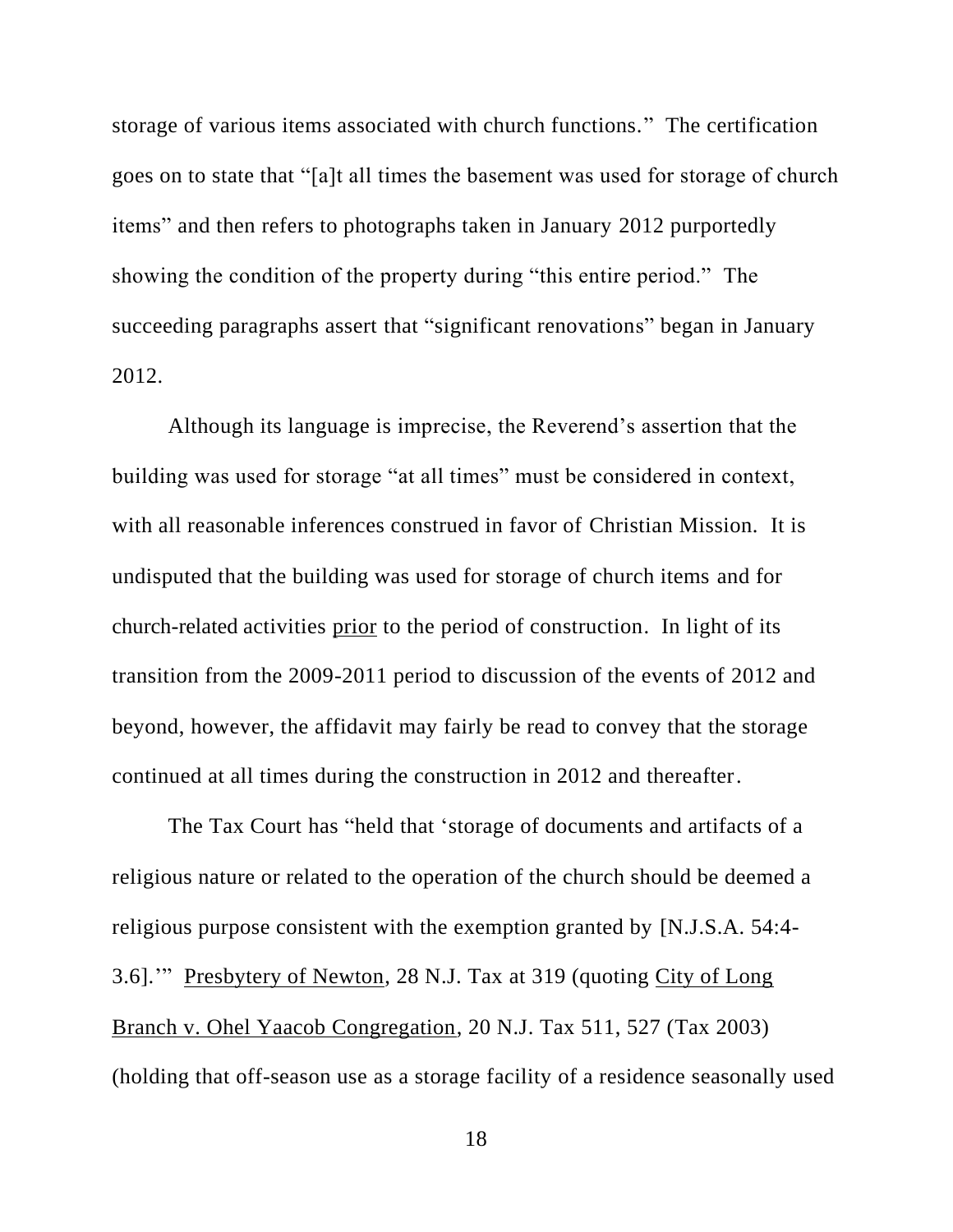for visiting clergy was inadequate to establish actual use absent testimony regarding amount of storage use or availability of other storage facilities)).

Viewed in a light most favorable to Christian Mission, the Reverend's certification evidences storage of religious items at all times during the construction in 2012 and thereafter. It also evidences storage of religious items and other ostensibly exempt uses of the property during the period before construction, from 2009 to 2011, which may support its "continued exempt character." Cf. Job Haines, 19 N.J. Tax at 417-20; Paper Mill Playhouse, 7 N.J. Tax at 80-81, 86-87.

We note that this case is distinct from Grace & Peace Fellowship Church, where there was no evidence of the property's use for an exempt purpose before construction began. Here, by contrast, although the building had been denied a tax-exemption once before, there is evidence that the building was used for storage "at all times," and that it was used for other church activities in the prior years. Thus, unlike Grace & Peace Fellowship Church, there is evidence here of use for an exempt purpose before the period of construction, during construction, and as of the October 2012 valuation date, which may implicate the "continued exempt character" exception.

We acknowledge that this application of "continued exempt character" exceeds prior use of the doctrine, since the property had never before been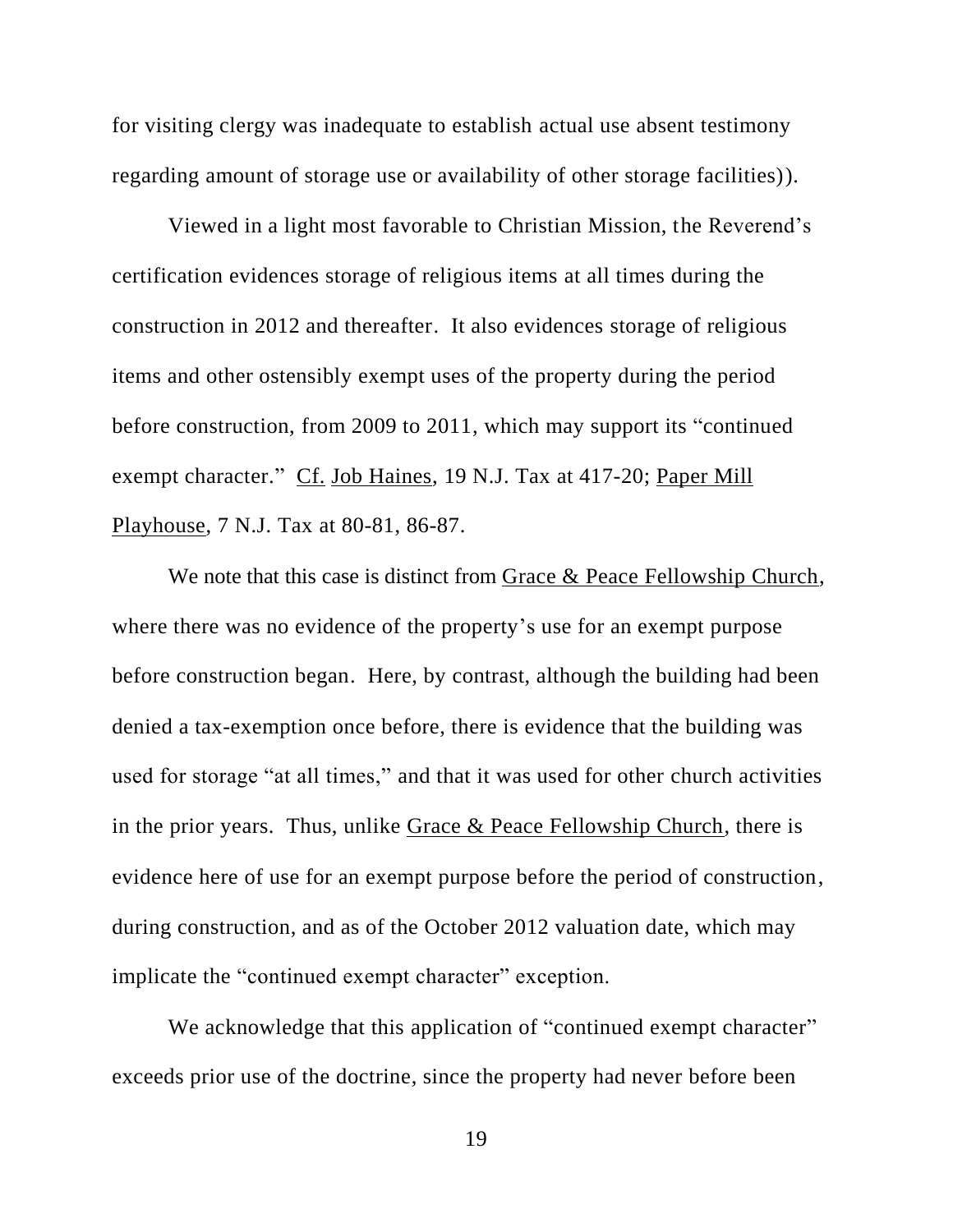granted a religious use tax exemption. Indeed, as noted above, Christian Mission applied at some earlier point for an exemption, but the City denied that application. Christian Mission did not seek judicial review of that denial, but neither the denial nor the decision not to challenge it precludes consideration of the prior usage of the property in this case. See Byram Township v. W. World, Inc., 111 N.J. 222, 235 (1988) (noting that a "tax assessment has no res judicata effect on subsequent assessments"). The prior usage of the property in this case is relevant to whether a religious tax exemption should be granted here.

We therefore remand the matter to the Tax Court to develop the record. On remand the court should consider whether actual use of the property for an exempt religious purpose as of the valuation date in October 2012 satisfied the actual use requirement of N.J.S.A. 54:4-3.6, entitling Christian Mission to a religious tax exemption. In doing so, the court should consider the uses from 2009 to 2011, before construction, and whether they were reasonably necessary to an exempt purpose.

## B.

We do not disturb the Tax Court's finding, affirmed by the Appellate Division, that morning prayer services for parishioner-construction workers as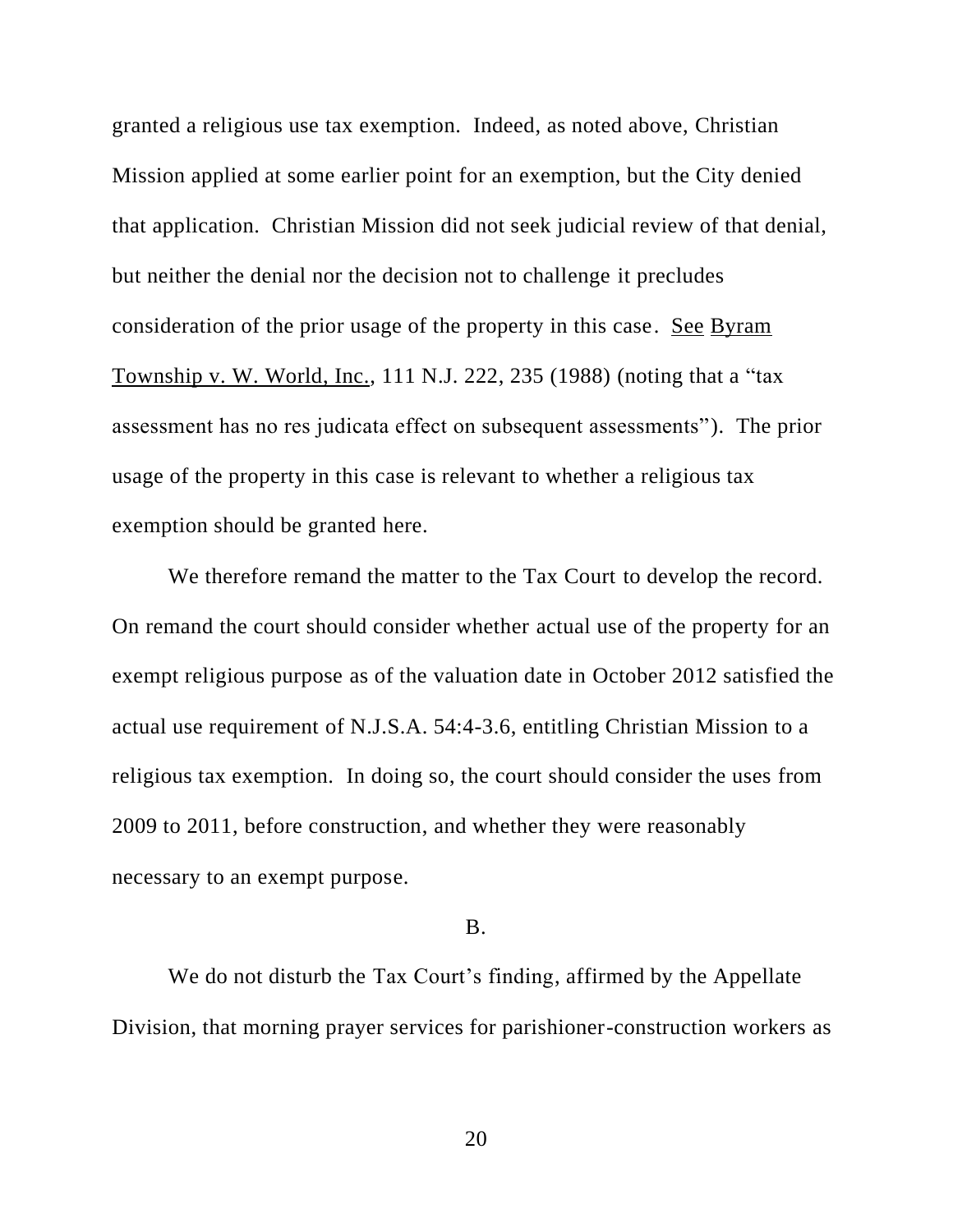described in the Reverend's affidavit were insufficient on their own, as a matter of law, to constitute "actual use."

In reaching that conclusion, the Appellate Division did not engage in a "quantum of use" analysis, as is alleged by Christian Mission and supportive amici.<sup>4</sup> Rather, the court relied primarily on  $G$ race  $\&$  Peace Fellowship Church, in which the Tax Court found that the "occasional meetings of prayer groups" at an under-construction church lacking a certificate of occupancy did not warrant application of the exemption when under-construction buildings had been generally held not to qualify for exemption. (discussing 4 N.J. Tax at 397-401, and citing Holy Angels, 80 N.J.L. 545, and Holy Cross Precious Zion Glorious Church of God v. Trenton City, 2 N.J. Tax 352, 357-58 (Tax 1981)).

Furthermore, we do not find that the Appellate Division placed undue emphasis upon the absence of a certificate of occupancy. We note that the issuance of a certificate of occupancy, temporary or final, does not establish a bright line that must be crossed before a tax exemption may be granted. Newark City v. Block 322, 17 N.J. Tax 103, 105 (Tax 1997); cf. Soc'y of the

<sup>&</sup>lt;sup>4</sup> We refrain from issuing any holding as to the permissibility of quantum of religious use analyses for purposes of determining whether a property owner is entitled to a religious tax exemption for that property. See Presbytery of Newton, 28 N.J. Tax at 319 ("When interpreting N.J.S.A. 54:4-3.6, New Jersey courts have thus far declined to impose a minimum level of activity requirement on the use test.").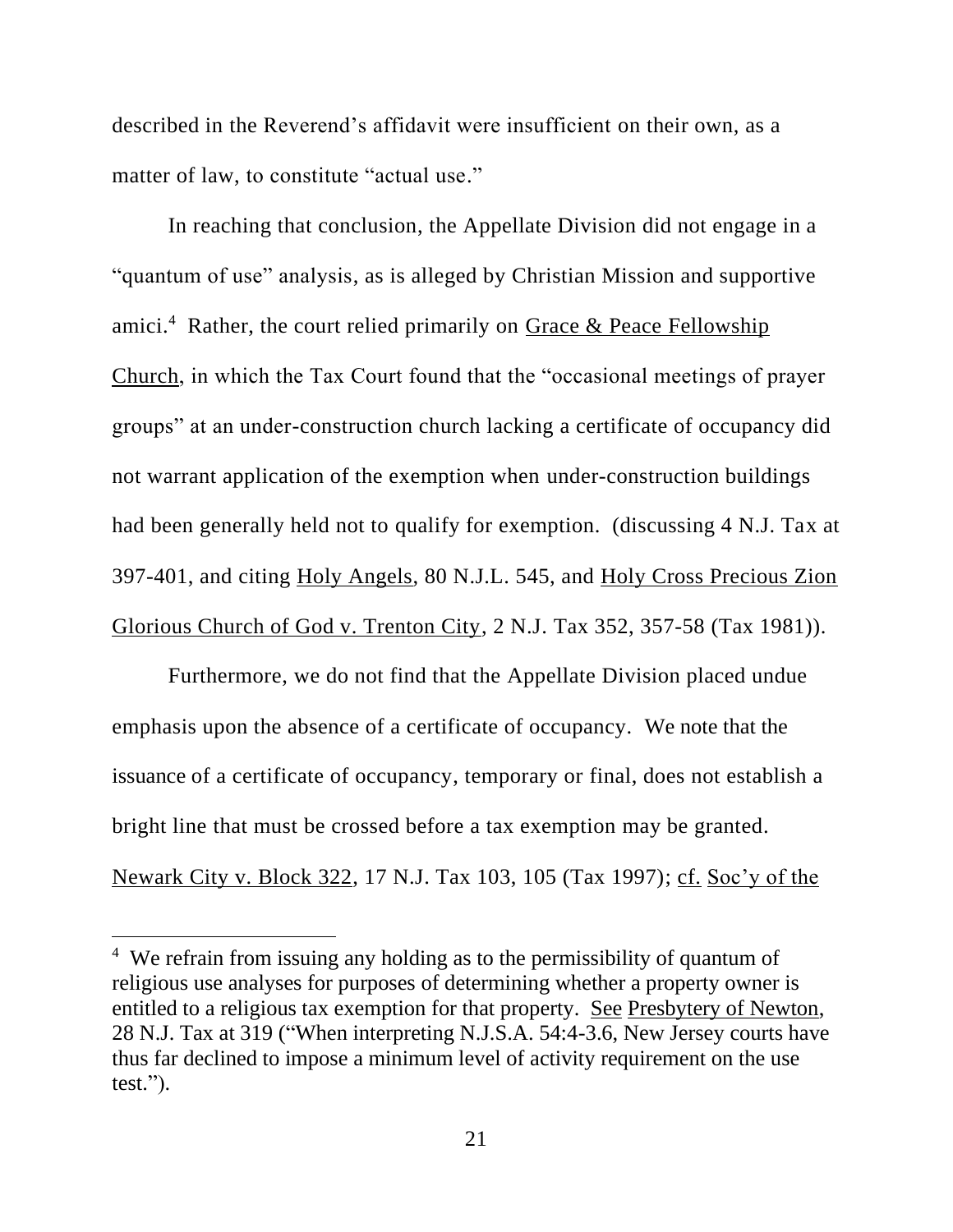Holy Child Jesus v. City of Summit, 418 N.J. Super. 365, 368 (App. Div. 2011) (holding that a violation of zoning and construction ordinances is not enough to deny a tax exemption without legislative authorization); Corbacho v. Mayor & Council of Newark, 16 N.J. Tax 240, 249 (App. Div. 1997) (holding that a tax abatement could not be denied on the basis of a building code without legislative authorization). The lack of a certificate of occupancy is germane, however, to the issue of whether a property's condition renders it unsafe -- a factor to be considered in determining actual use for tax-exemption purposes. See Grace & Peace Fellowship Church, 4 N.J. Tax at 401.

Similarly, the public good served in exchange for a tax exemption does not demand that the facility or services rendered by the exempt institution be available to the general public. Girls Friendly Soc'y of Pa., 26 N.J. Tax at 567. Rather, the public good underlying a religious tax exemption may be satisfied even where services are offered only to a limited group, such as the members of a congregation. See, e.g., Monmouth Med. Ctr., 138 N.J. Super. at 533 (finding that a hospital-owned building used as a dormitory for resident physicians, interns, and nurses was "reasonably necessary for the proper and efficient operation of the hospital" and so was "actually used" for the exempt purpose of operating a hospital for the general public and entitled to tax exemption).